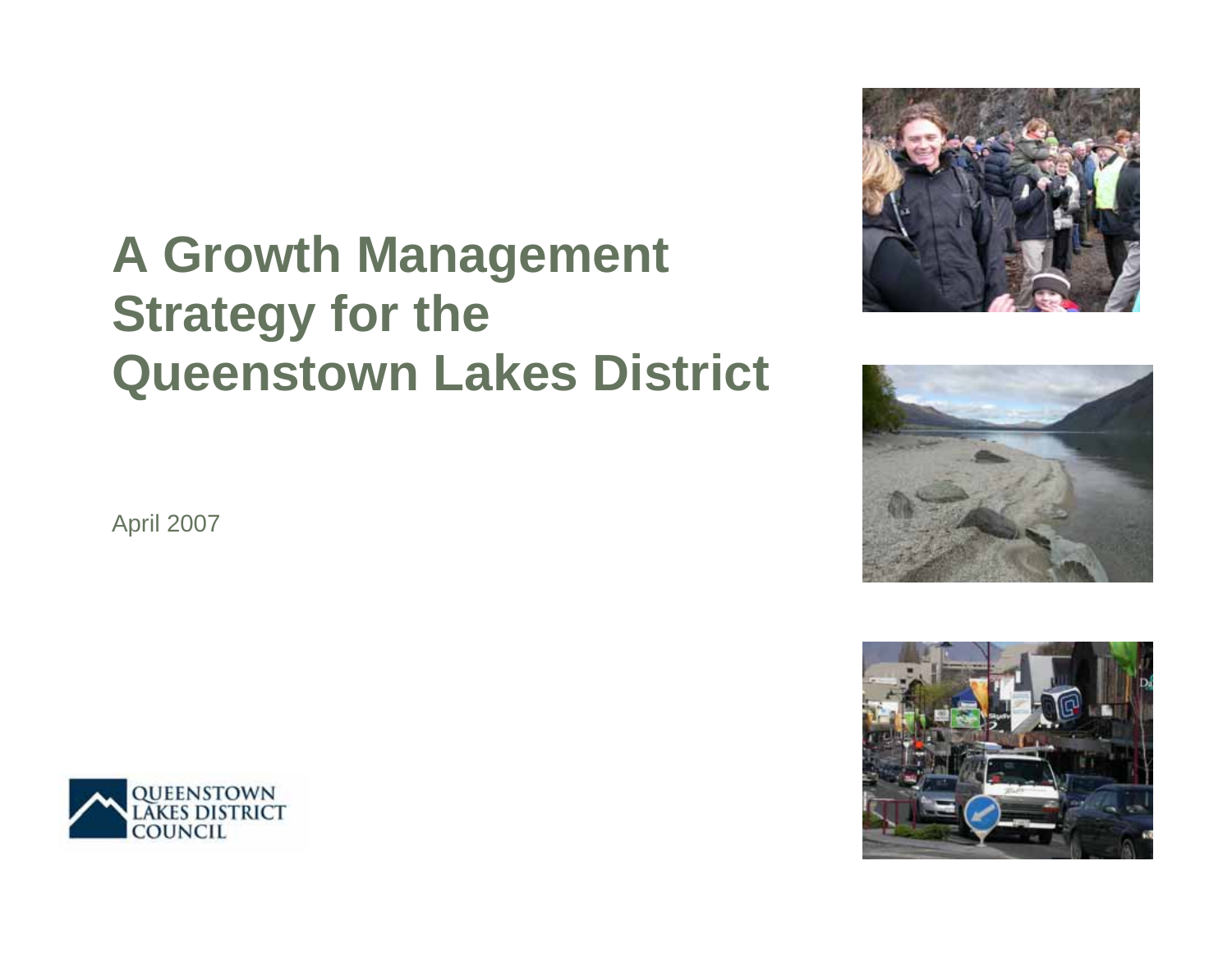# **Table of Contents**

| 1 |                                                                                                                                        |  |
|---|----------------------------------------------------------------------------------------------------------------------------------------|--|
|   |                                                                                                                                        |  |
|   |                                                                                                                                        |  |
|   |                                                                                                                                        |  |
|   |                                                                                                                                        |  |
|   | 1.4 The need for a wider set of growth management tools 6                                                                              |  |
|   |                                                                                                                                        |  |
|   |                                                                                                                                        |  |
|   | SECTION TWO: CORE GROWTH MANAGEMENT STRATEGIES 9                                                                                       |  |
|   |                                                                                                                                        |  |
|   | Principle 1: Growth is located in the right places  11                                                                                 |  |
|   | Principle 2: The type and mix of growth meets current and future needs                                                                 |  |
|   | Principle 3: Infrastructure is provided which is sustainable and meets                                                                 |  |
|   | Principle 4: High quality development is demanded  16                                                                                  |  |
|   | Principle 5: The costs of development are made transparent, and<br>economic signals encourage positive outcomes and discourage adverse |  |
|   |                                                                                                                                        |  |
|   |                                                                                                                                        |  |
|   | Actions - Principle 1: Growth is located in the right places21                                                                         |  |
|   | Actions - Principle 2: The type and mix of growth meets current and                                                                    |  |
|   | Actions - Principle 3: Infrastructure is provided which is sustainable and                                                             |  |

Queenstown Lakes District Council Growth Management Strategy – Final - April 2007 <sup>1</sup>

| Actions - Principle 4: High quality development is demanded28                                                             |  |
|---------------------------------------------------------------------------------------------------------------------------|--|
| Actions - Principle 5: The costs of development are made<br>transparent, and economic signals encourage positive outcomes |  |
|                                                                                                                           |  |
|                                                                                                                           |  |
|                                                                                                                           |  |
|                                                                                                                           |  |
| APPENDIX THREE: RELEVANT PLANS AND DOCUMENTS 36                                                                           |  |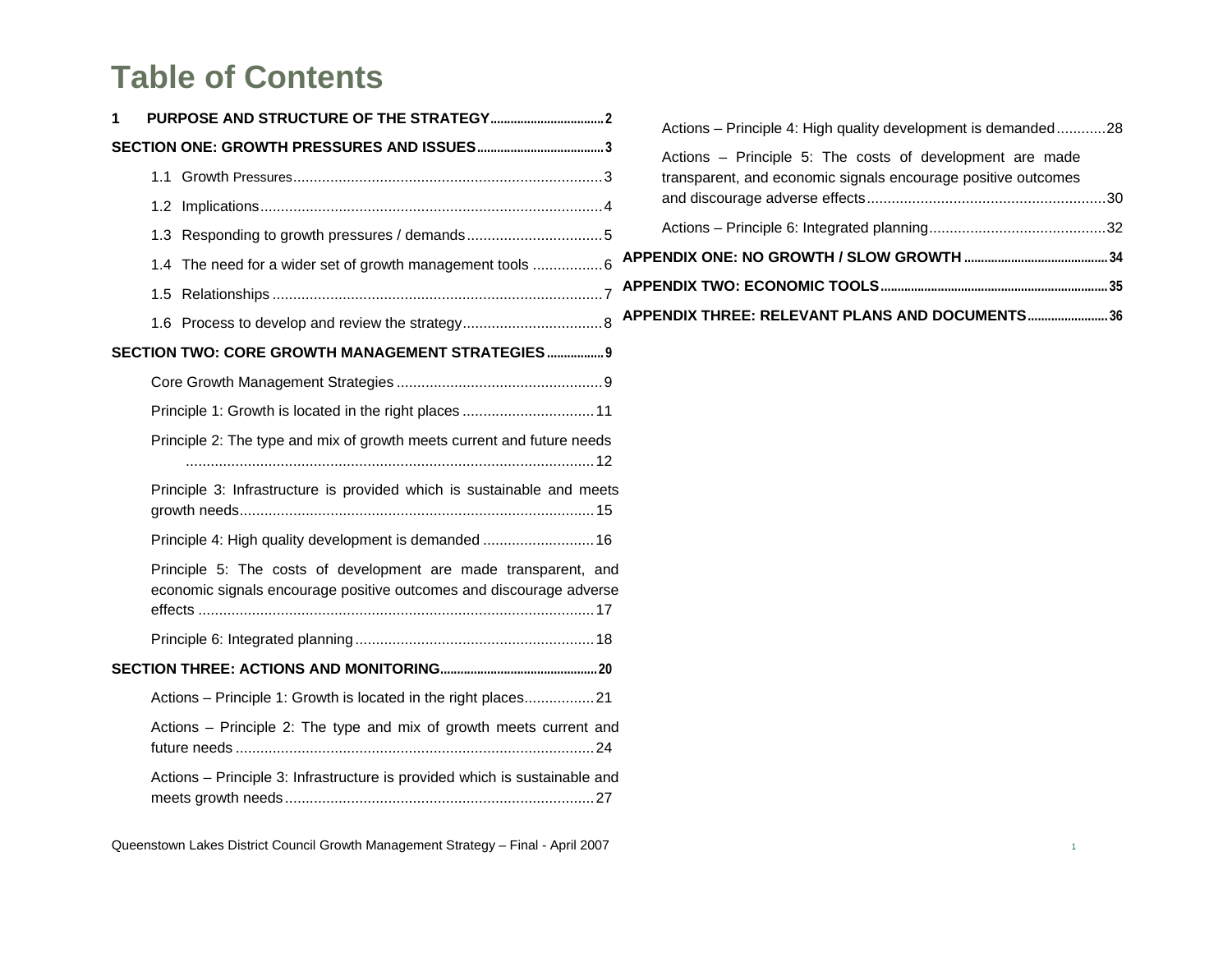#### **1 Purpose and Structure of the Strategy**

This Strategy has been prepared to help guide the Council and the community in planning for the future growth and development of the District. Its main purposes are to:

- Guide Council's detailed planning for the urban settlements in the District.
- Provide a context for transportation planning and investment in infrastructure.
- Provide a context for land owners and developers, stating what type of growth is wanted and where.
- Help inform the community of likely changes to the District over the next 20 or so years and the steps Council will take to manage this growth.
- Alert other infrastructure providers to the location and scale of growth to assist with their planning (e.g. Transit, District Health Boards, central government agencies like Ministry of Education, Police).

The Strategy is a non-statutory document and provides an overview of Council's growth management policy, not the detail, which is to be found in other existing plans, or will be progressively included in future revisions and updates of these plans. The document is an expression of the legislative intent of the Council and the Council's intention is to translate the actions identified in the Strategy into appropriate statutory documents.

This Strategy will be reviewed every six years, timed to provide input into the community outcomes under the Long Term Council-Community Plan (CCP) process. A formal reference will also be made to the Strategy in the CCP to ensure that the Strategy is given appropriate recognition in Council decision making processes.

The Strategy is organised into three sections as follows:

- 1. The background to the strategy, including growth pressures that the District faces, how the strategy was developed, and its relationship with other plans and polices.
- 2. The main principles which Council will apply when managing these growth pressures and the specific strategies that will be followed to apply the principles.
- 3. Actions that are needed to implement the identified strategies, including monitoring actions.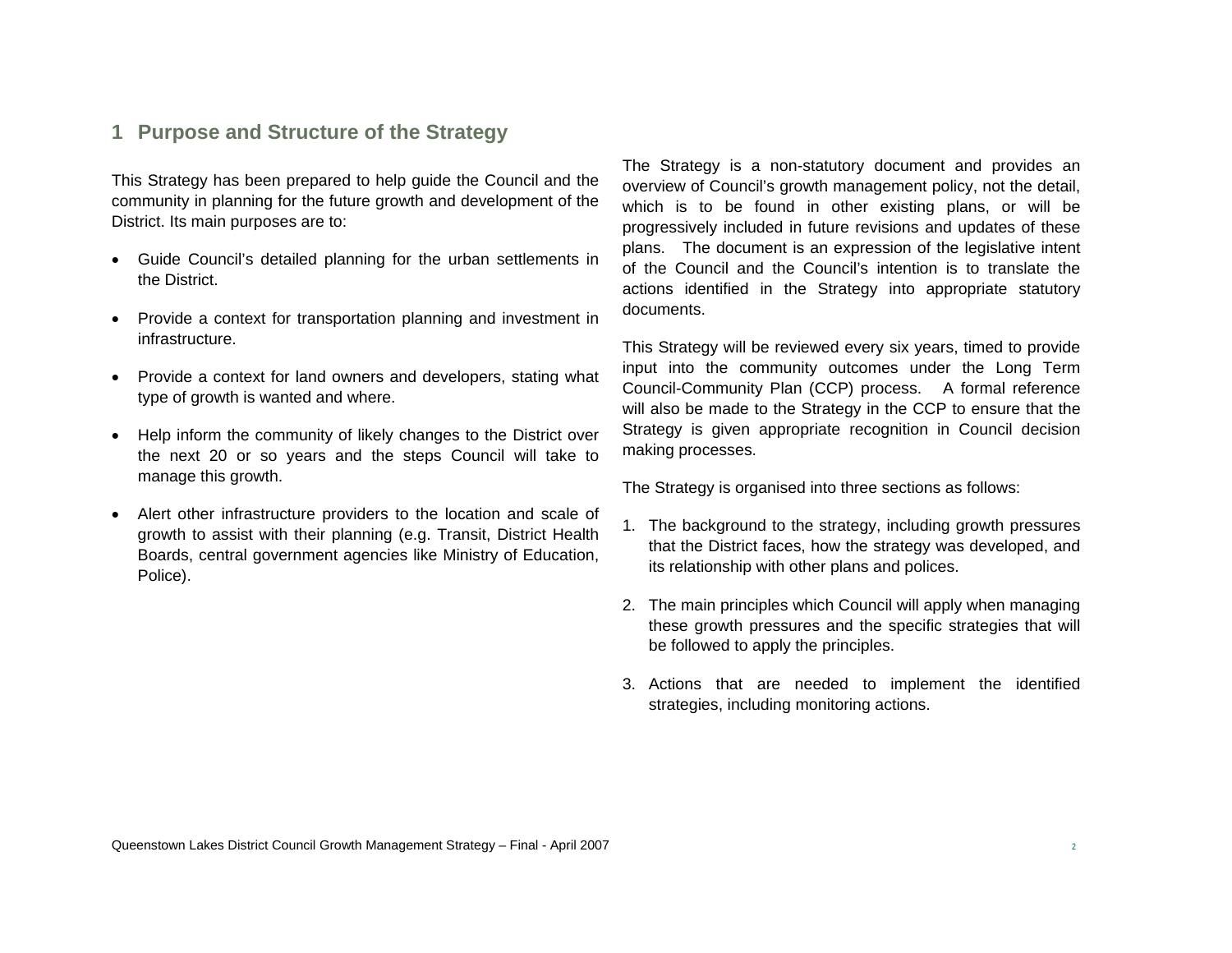# **Section One: Growth pressures and issues**

This Section of the Strategy discusses the growth pressures facing the District, their implications should no new action be taken, and the overall direction that the Council will take to manage future growth in the District. This direction is then expanded upon in subsequent sections

#### **1.1 Growth Pressures**

The Queenstown Lakes District area was the fastest growing area in New Zealand between 2001 and 2006. Census counts show that the population of the District has increased by 30% over the 5 years between 2001 and 2006. The number of occupied homes in the District has grown by the same amount. Employment has also grown fast, and this has benefited the overall economic and social wellbeing of the District, and the wider Central Otago area.

Many of the growth pressures that the Queenstown's Lakes District faces are driven by forces outside of the District. The District is an international tourism destination that supports economic growth across the southern part of the South Island. Located in a nationallysignificant landscape, the area draws in a large amount of investment (both local and international) in homes, services and visitorrelated activities. The two boxes below set out the expected growth in population, visitors, and jobs in the two main urban areas of the District. The Council's 2006 CCP contains more detailed projections.

In the Queenstown / Wakatipu area:

- The number of permanent residents will grow from 15,000 in 2006 to over 32,000 by 2026.
- The number of visitors will grow from 11,100 per day (on average) in 2006 to 21,500 by 2026
- The number of jobs will grow from 11,000 to 24,500 by 2026.

In the Wanaka area:

- The number of permanent residents will grow from 6,600 in 2006 to over 14,500 by 2026.
- The number of visitors will grow from 5,000 per day in 2006 to 11,000 by 2026
- The number of jobs will grow from 4,700 to 9,000 by 2026.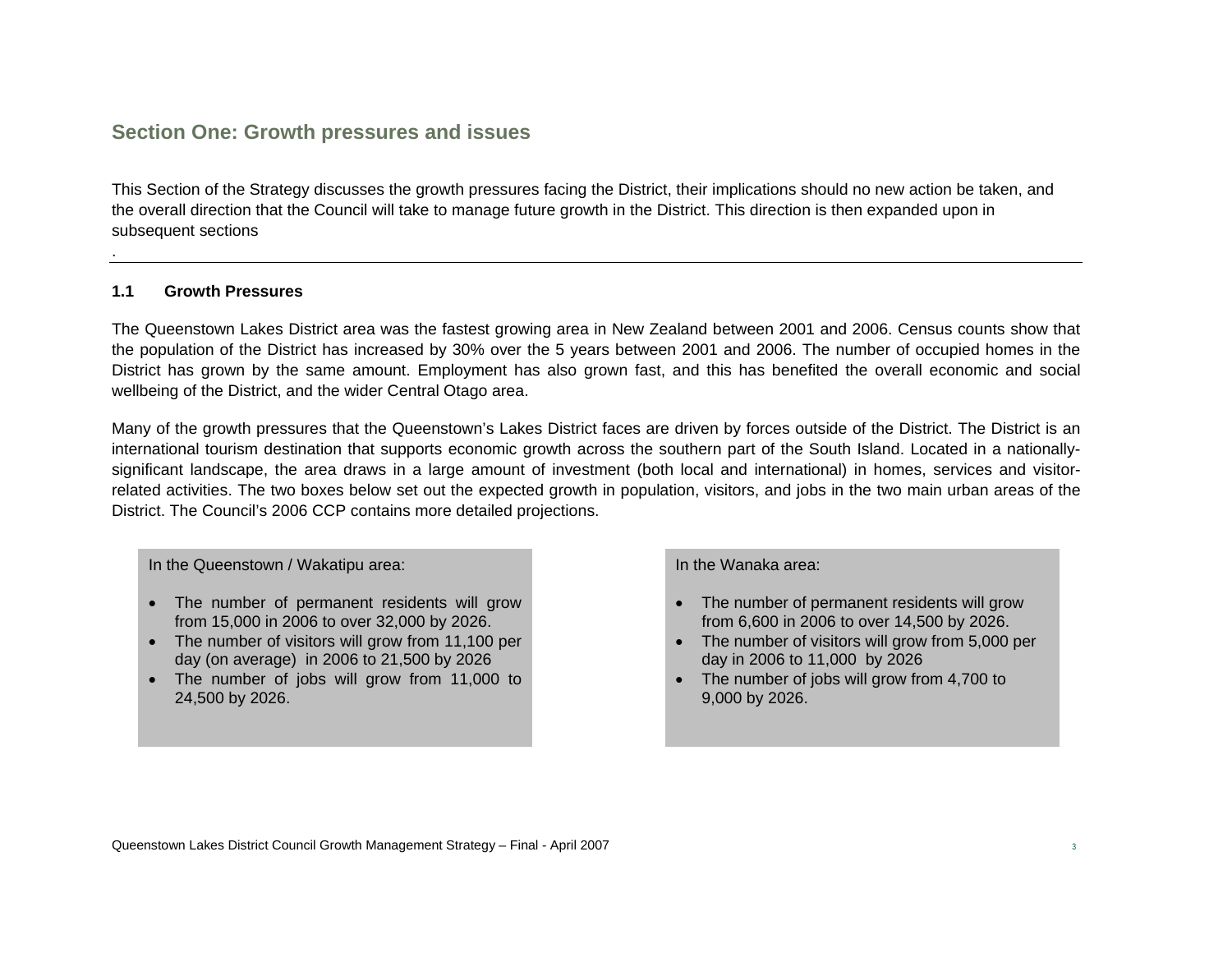#### **1.2 Implications**

The Queenstown Lakes District Council (QLDC) economy is based on delivering a high quality experience to visitors and residents alike. The Council is convinced that the risks of leaving the growth pressures that the District faces unmanaged are significant and will harm the opportunities that are, or will be, available to present and future generations. If current development trends continue (in terms of the amount of land needed to accommodate houses and new businesses), then these growth pressures could see over 1,000 ha of land consumed for housing, and more than 250 ha of land for additional business and visitor accommodation activities between now and 2026. These demands exceed the land area available within current settlements and identified extensions.

To avoid a major expansion of the District's settlements into surrounding rural areas (and a consequent decline in the environmental values which underpin the District's wellbeing), new development will need to use land more intensively than has been the case to date. To ensure that the marketplace does provide more and better quality housing and business activities within existing urban areas, there is a need to provide more certainty over the location and quality of development expected in the settlements, and the nature and timing of transport networks needed to support such land use patterns. In this regard, any constraint posed by the capacity of the roading infrastructure needs to be resolved through the provision of public transport services.

In addition to using land more efficiently, the 2002 Growth Options work identified that there needed to be careful consideration of the mix of activities in the urban areas. There is a considerable risk that the settlements in the district will develop in an "unbalanced" way which will also harm the long term economic and social wellbeing of the area.

Significant issues lie around:

- Ensuring that there is room for community services and activities, including new primary schools, reserves and open spaces and facilities like libraries in areas subject to more intensive redevelopment
- Providing industrial land and space for more service and business activities
- The growth of new town centres and their potential impact on the viability and vitality of existing centres, but also their positive role in helping to address growth demands and promote patterns of activities that better support public transport
- Providing for greater housing choice and increased affordability
- Ensuring high quality urban design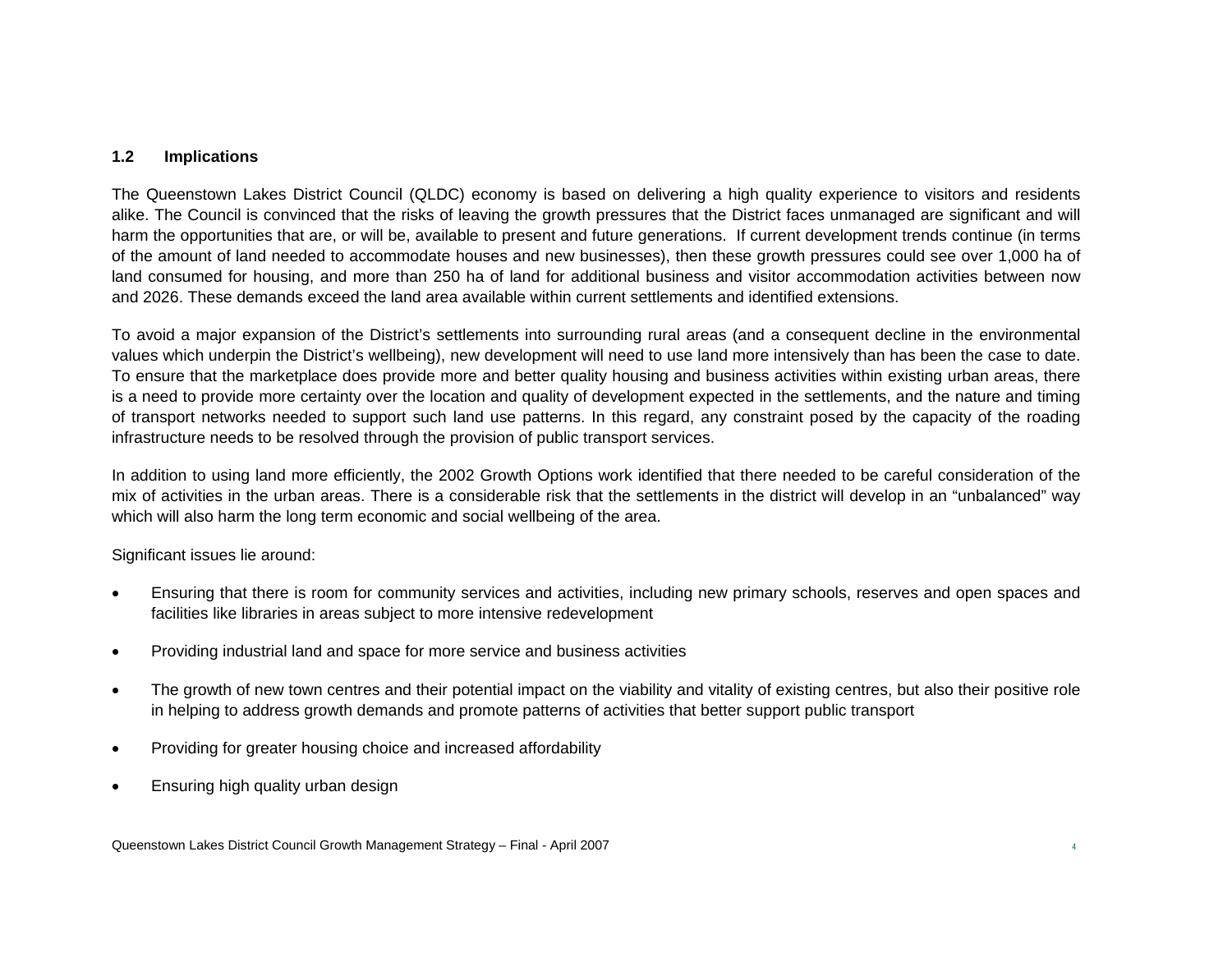- Ensuring that the district's transportation system and services can cater for the increased demand that will be generated by both population and visitor growth through development of a viable and effective public transportation network and providing recognition that public transportation is likely to need to have priority over private cars in the future
- Matching growth in housing and business with infrastructure improvements (including piped infrastructure such as water and sewerage as well as transportation infrastructure), especially roading and public transport and ensuring that planning for land uses and infrastructure provision are integrated to provide for maximum benefit

The Growth Management Strategy addresses all of these issues.

#### **1.3 Responding to growth pressures / demands**

The Strategy has been prepared on the basis that the Council will not (and cannot) stop growth from occurring in the District<sup>1</sup>. However the Council will act with determination to manage the quality, location and type of growth to help ensure that new activities add to the economic, social, cultural and environmental wellbeing of the District. To this end, the Council will be much more explicit than it has been in the past about where growth should and should not be located, the expected quality and design of that growth, and the type of growth needed to meet future needs. In combination, these policies will help to make growth more sustainable.

This approach to growth management places an emphasis on integrated planning, both within Council, as well as across the wider range of agencies and community groups that are involved in the development and management of settlements and their communities.

A core theme of this strategy is therefore promoting processes that are informed by a better understanding of the District, and its capacity to absorb growth; and which use a wider set of growth management tools than has been the case to date. This includes using both regulatory and economic tools (such as price signals to direct where growth should go), and linking up with other agencies to ensure that co-ordinated responses to growth pressures occur, particularly where infrastructure is located. These concepts are discussed further on the next page.

The Council's move to bring planning policy development back in-house is a first step in this process. The community also needs to play its part in managing growth, participating in planning exercises and helping to set the overall direction, with less emphasis on "fighting fires" on a development-by-development basis.

 $1$  See Appendix One for a further discussion of this.

Queenstown Lakes District Council Growth Management Strategy – Final - April 2007 <sup>5</sup>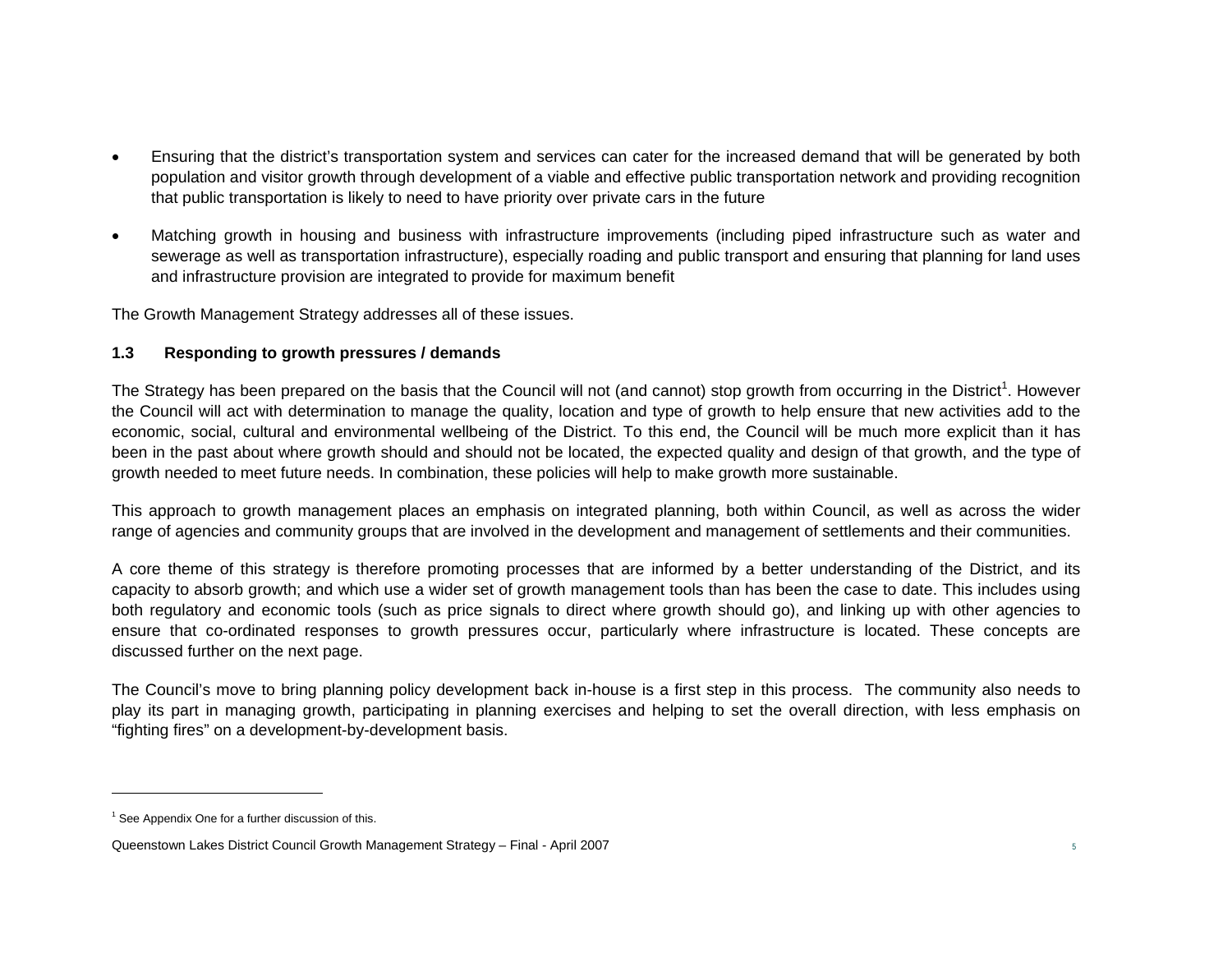#### **1.4 The need for a wider set of growth management tools**

The need for a wider set of growth management tools stems from the complexity and size of the growth pressures that the District has to respond to. Traditionally, Councils have used District Plans, prepared under the Resource Management Act, as the main growth management tool. Land use zoning and associated development controls can be powerful tools to manage growth, but the experience over the past 10 years has been that land use controls are not sufficient, by themselves, to achieve community goals. They tend to be reactive rather than proactive. Poorly used, they can also impose many transaction costs on developers and the community. This partly reflects that District Plans can never provide water tight outcomes as, under the legislation, exceptions can always be granted. It also reflects the fact that where demands are high, land prices and potential development returns increase, often creating an incentive for land owners to push hard for zoning changes. As a result of these issues, Councils have been looking to identify a wider range of growth management tools to assist in managing growth and have been increasing using planning tools such as structure plans to assist in this process. Growth management plans are also increasingly looking at how to alter the fundamental dynamics of land use development, rather than try to catch development once areas start to develop (as tends to be the case under the Resource Management Act). Two important tools to help shape land use patterns are:

- The nature of infrastructure investments and how these trigger land use development, rather than just respond to demands. Transport investment, in particular, is integral in influencing how and where future development will take place. For example, a new road, which might alleviate congestion in the short term, may mean that more people move to the area which is easier to access, creating demand for more growth, and more congestion in the future.
- The nature and extent of financial charges that are placed on land use development and the use of infrastructure, and the extent to which they support good outcomes and discourage unwanted outcomes.

Structure plans provide an means to bring together land use, environmental, community, infrastructure and funding issues, and the Council will use structure plans to help manage growth in greenfields areas (like Wanaka), and areas that are likely to be subject to redevelopment in the future (such as the wider CBD area in Queenstown).

Economic tools are discussed further in Appendix Two. Some of these tools are not available or only partially used in NZ. The economic tools that are used are mostly set up as a revenue source, rather than as a growth management tool. Legislation restricts the ability to use them to directly influence where growth should go. This Strategy signals the need for the Council to investigate and use economic tools alongside existing regulatory tools and, where necessary, to advocate to government that Districts like QLDC have a stronger set of planning and economic tools that it can call upon. The Council will need to build up its capacity over time in relation to the use of these tools.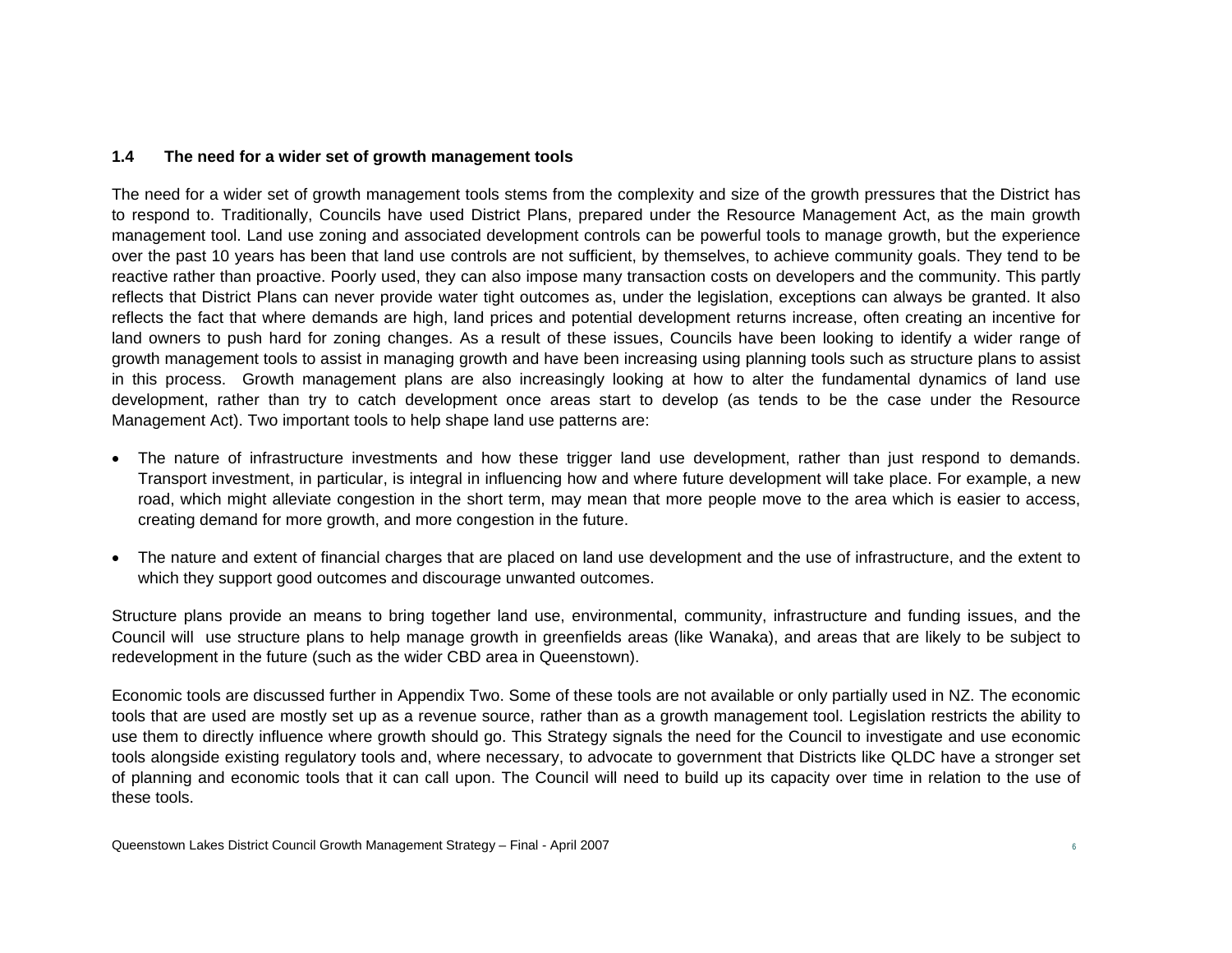

*\* Such as development contributions, Targeted rates, value uplift capture, transferable development rights, bonus provisions*

#### **1.5 Relationships**

To achieve an integrated set of actions to manage the growth pressures outlined, a key issue is the relationships that exist, or which needs to exist between this strategy and the various other plans and strategies that are prepared by the Council. The Growth Management Strategy is a non-statutory, co-ordinating document. It sets out Council's intended direction, with this direction implemented through a range of other statutory and non-statutory plans and policies.

Currently, the most important implementation plans are the District Plan (prepared under the Resource Management Act), and the CCP (prepared under the Local Government Act). As noted, a very important relationship is that between land use development and transport investments. Transport strategies and plans (such as the Future Link study) are important in ensuring that growth management is implemented in an integrated way, and increasingly land use and transport planning will be combined together.

A particular focus of this strategy is on developing financial tools to influence where development is to occur. This covers both investment in areas, as well as the charges and incentives that are applied to development.

Other agencies that also have an important role in responding to growth pressures are Transit NZ, Otago Regional Council, District Health Boards, Ministry of Education, Department of Conservation, Police and so forth. The Strategy proposes a number of actions to promote closer co-ordination with these agencies.

Relevant plans and documents are listed in Appendix Three.

Queenstown Lakes District Council Growth Management Strategy – Final - April 2007 <sup>7</sup>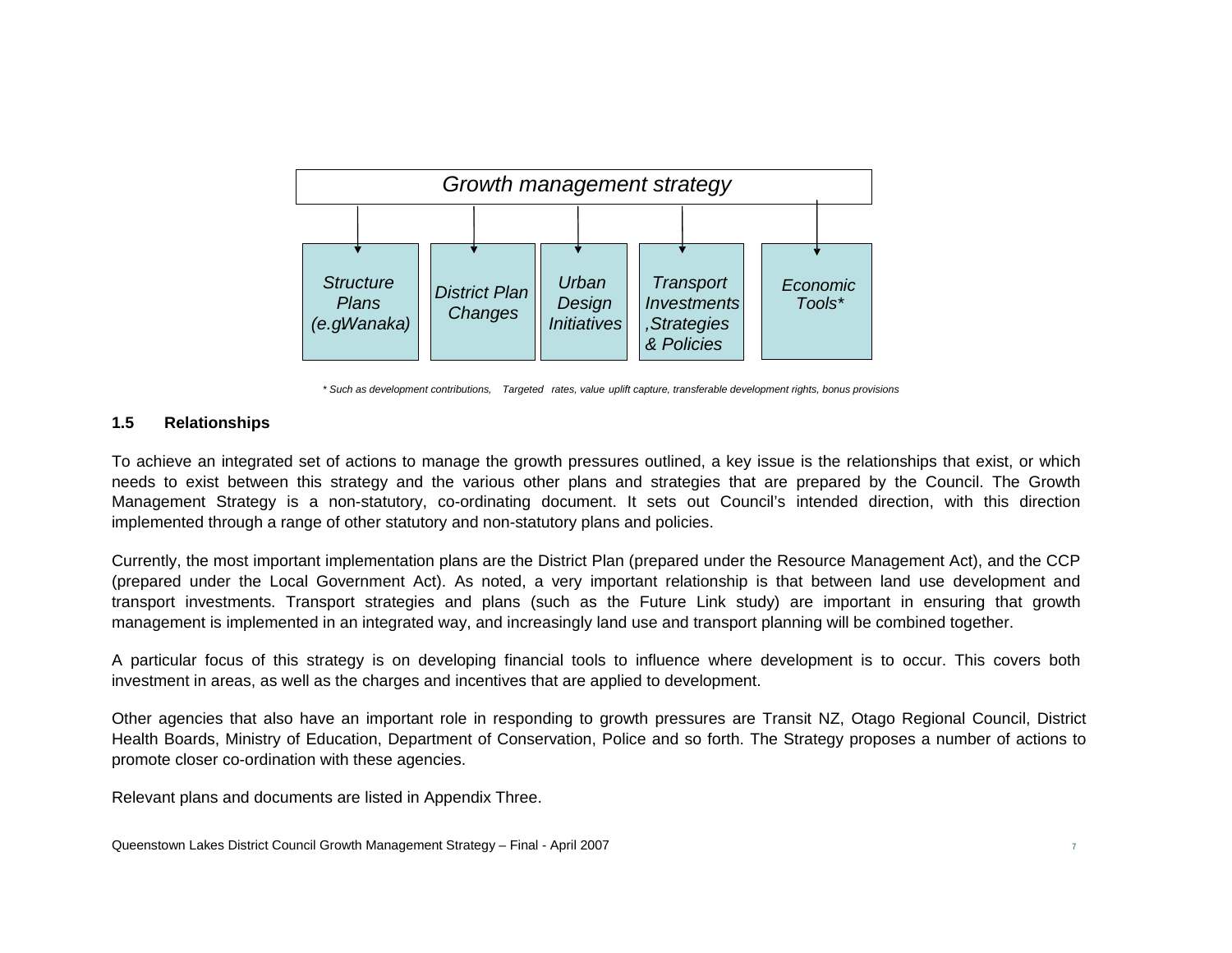#### **1.6 Process to develop and review the strategy**

This Growth Management Strategy is based on work undertaken over the last 3 years. In 2002, the Council initiated community-based planning workshops for all of the settlements in the District. These workshops helped to define the community outcomes that are the basis of the 2006 CCP. In 2004, the Council started the Growth Options Study which looked in more detail at the growth pressures facing the main settlements in the district, and possible responses. Work since then has also informed this Strategy, including transport studies and District Plan changes.

The diagram on the right shows how the strategy was developed.

The Strategy will be significantly reviewed in 2011, as part of the review of Community Outcomes and the 20/20 community plans, leading up to a review of the CCP in 2012. In the interim, the Strategy will be reviewed and updated each year to ensure it remains consistent with detailed policy as it is developed and adopted.

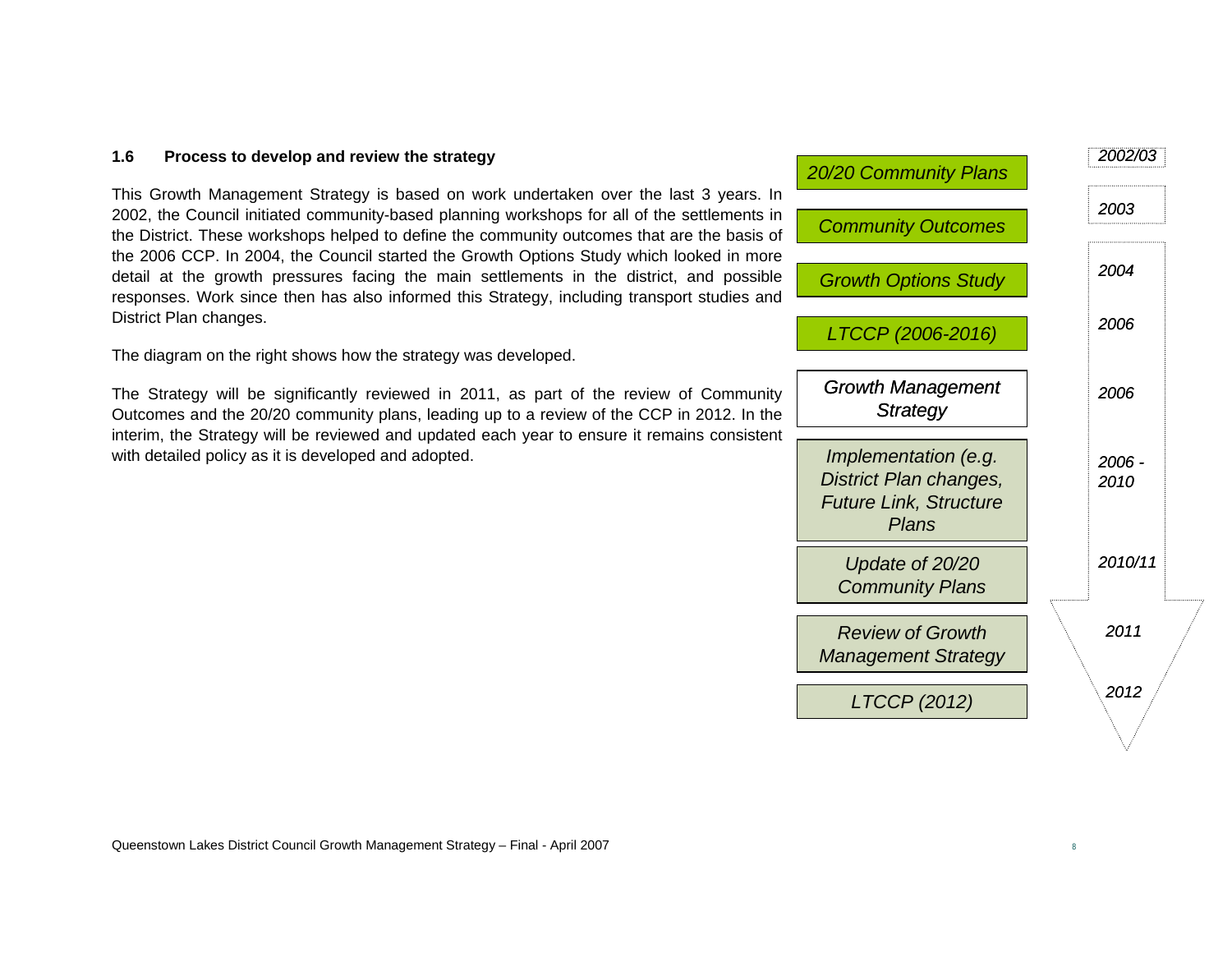# **Section Two: Core Growth Management Strategies**

This Section of the Strategy sets out the main directions that the Council will take to manage the growth pressures outlined in the previous section.

#### **Core Growth Management Strategies**

The core growth management strategies that are set out in this document are based on the community outcomes developed under the Local Government Act.

The diagram on the next page lists (on the left hand side) the community outcomes developed by the community between 2002 and 2003 through a series of community engagement processes. These outcomes are now incorporated into the Council's Long Term Council Community Plan (CCP). The outcomes express the main hopes and desires of the community, for the future.

To the right of these outcomes are the key growth management principles that the Council will apply when it is managing growth in the District*.* These principles are expanded upon on the following pages.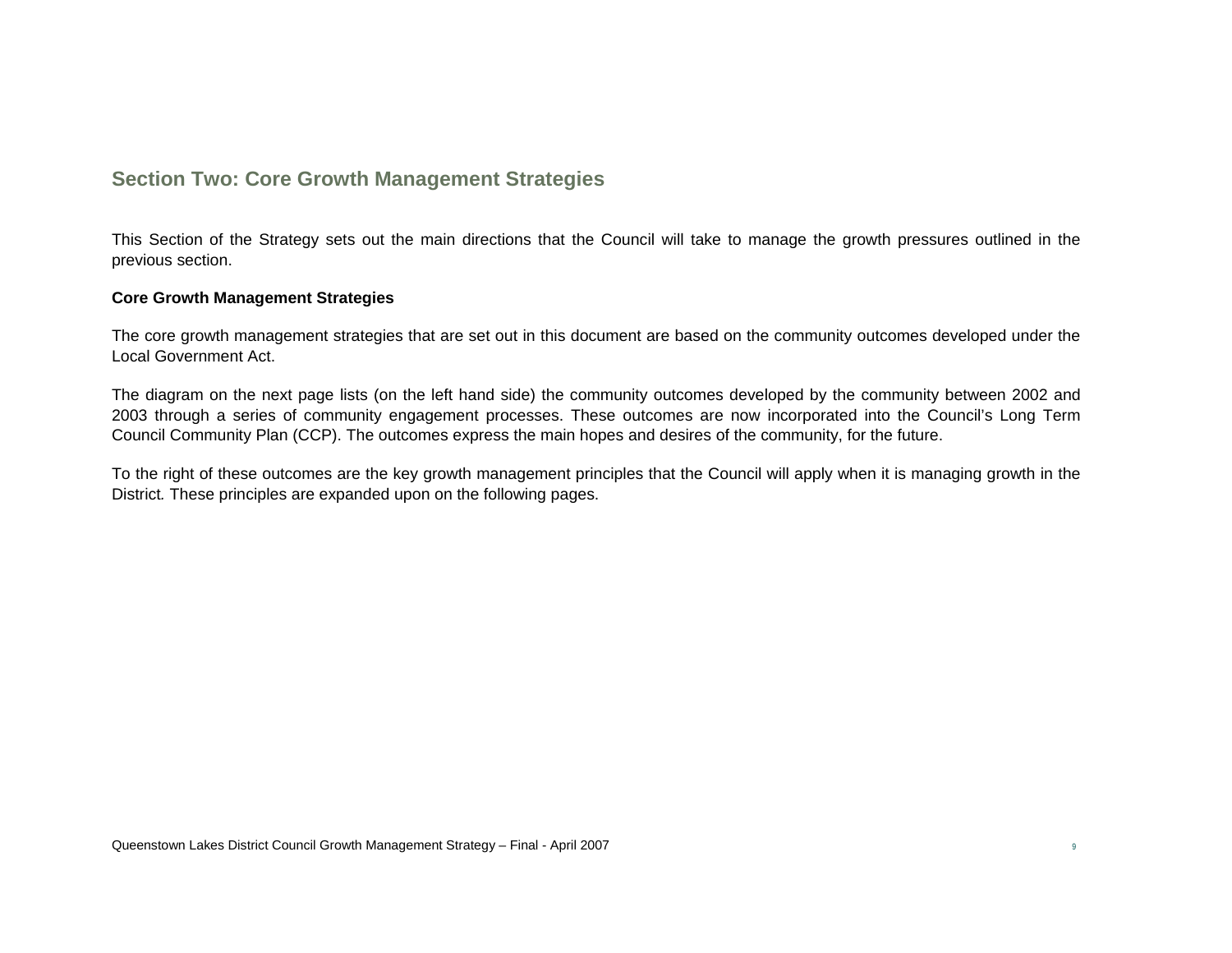# **Community Outcomes from LTCCP**

Growth is managed sustainably in a way that supports:

- Quality landscapes and enhanced public access to the outdoors
- A strong diverse community

.

- High quality urban environments
- Effective and efficient infrastructure
- Preservation and celebration of cultural heritage

# **Growth Management Principles**

Growth is located in appropriate areas to protect the environment, consolidate development in high density areas and to support new growth areas where these are needed.

The type and mix of growth is appropriate to long term needs, enabling a balanced, more stable community and a more diverse economy.

Infrastructure is provided in a way that supports high quality development located in the right places while adhering to the principles of sustainable development and ensuring that the environmental qualities of the district are protected.

The quality of the environment is improved through good design of individual developments and precincts.

The costs of development reflect demands on infrastructure as well as helping to achieve desired outcomes.

Integrated planning processes are followed that involve the community and stakeholders in identifying issues, solutions and actions. Infrastructure and land uses are planned together. The Council closely monitors development trends and acts to avoid unwanted outcomes.

Queenstown Lakes District Council Growth Management Strategy - Final - April 2007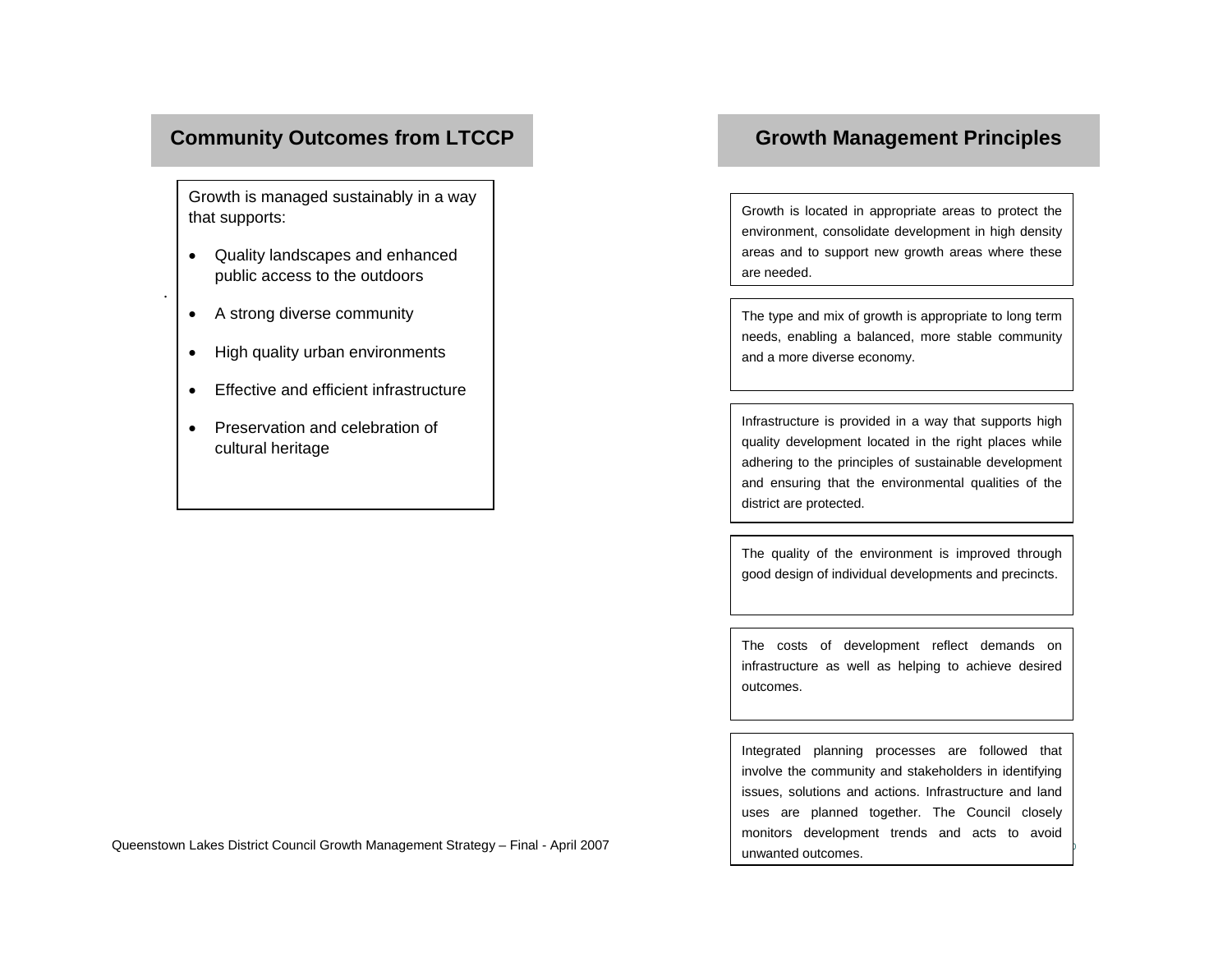#### **Principle 1: Growth is located in the right places**

This principle refers to the need to direct where growth should be located so that the natural environment is protected, and growth supports the economic and social wellbeing of the District and its settlements. The need to be clear about what growth should go where stems, in large part, from the landscape values and the natural resources present in the District and the importance of them to the economic structure of the District. To protect these values, compact high quality liveable urban areas, of mixed densities and mixed uses, are needed that offer a choice of living and working environments. The main strategies to implement this principle are:

- 1a All settlements are to be compact with distinct urban edges and defined urban growth boundaries.
- 1b Growth is to be accommodated mainly in the two urban centres (Queenstown/ Frankton and Wanaka), and existing special zones outside of these centres.
- 1c Settlements in the Wakatipu Basin (Arthurs Point, Arrowtown, Lake Hayes Estate and Jacks Point) are not to expand beyond their current planned boundaries. Further development and redevelopment within current boundaries is encouraged where this adds to housing choices and helps to support additional local services in these settlements.
- 1d Growth of the smaller outer lying towns (such as Hawea, Hawea Flat, Luggate, Glenorchy, Kingston, Makarora, and Cardrona) is to be encouraged to a point where critical mass for affordable servicing is reached and an appropriate range of local services and employment can be supported.
- 1e The landscape values and the character of rural areas surrounding the urban areas and townships are to be protected from further urbanisation (i.e. changes from a predominately rural character to an urban character).
- 1f Greenfields development within the defined growth boundaries of the two main urban settlements (Queenstown and Wanaka), such as at Frankton Flats, is to be carefully managed to ensure that land is used to effectively balance the full range of desired community outcomes, and that a mix of activities can be accommodated. This includes encouraging a higher density form of development.
- 1g In Queenstown / Frankton and Wanaka, new centres are proposed in both settlements that can act as focal points for growth, with a mix of commercial, visitor accommodation and more intensive residential development in and around these centres, whilst ensuring that the two existing centres remain attractive, vibrant, and important places to residents by providing for a range of housing and business options that will sustain a resident population.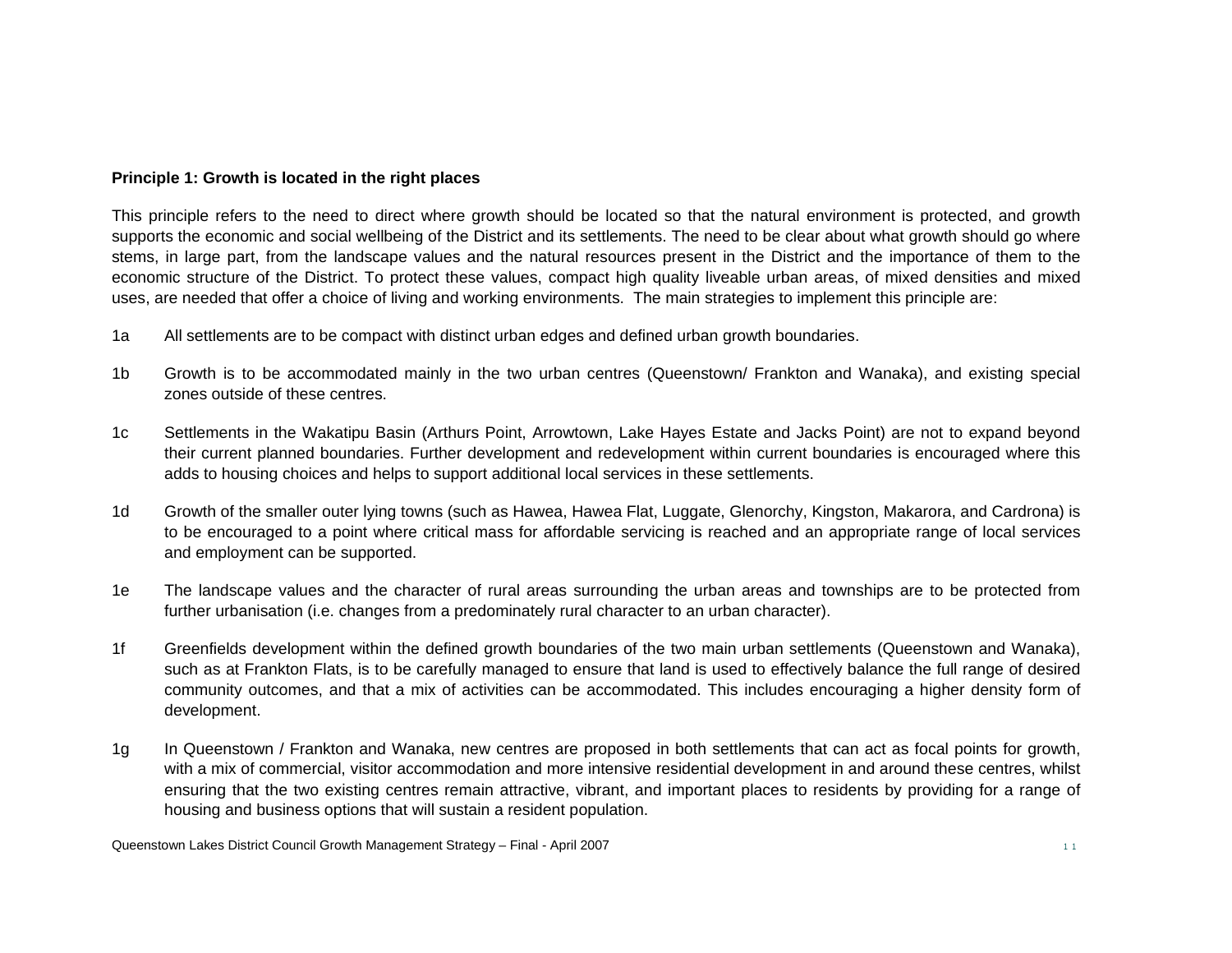- 1h Green networks are developed to support settlements, helping to define edges, as well as linking activity areas within settlements, and helping to provide a respite to more intensive development.
- 1i New development avoids areas of recognised hazards (e.g. floodplains, instability) and development already within known hazard areas is managed so that hazards are not exacerbated.
- 1j The further growth of the Queenstown Airport should be co-ordinated with the development of the wider Frankton area to ensure that future conflicts between land use and airport activities are minimised. This is likely to involve some constraints on the operation of the airport (e.g. ensuring flight paths that minimise impacts on local amenity and restrictions on flights between 10pm and 6am), as well as constraints on adjacent activities (e.g. expanded noise contours and complementary land uses).
- 1k The ability to expand operations at Wanaka airport and avoid reverse sensitivity effects should be secured.

#### **Principle 2: The type and mix of growth meets current and future needs**

Getting the right mix of growth is critical to the long run economic and social wellbeing of the District. Growth pressures are very strong in some sectors, with consequences for the sustainability of other sectors. For example, a strong demand for visitor accommodation units puts pressure on the ability of the market to deliver affordable housing for residents, with this lack of affordable housing undermining the economic future of the area. Similarly, too little industrial land is likely to push up the cost of many goods and services that people and businesses need, and may see industrial areas jump the urban growth boundary.

Important strategies for all settlements are:

- 2a All settlements are to have strong centres that are community hubs, with a clustering of retail, business, public transport, and community services.
- 2b New town centres should only be considered where the type and scale of likely future growth in the two existing centres (Queenstown and Wanaka Central Business Districts) would result in the loss of essential qualities such as walkability, low-rise, compact neighbourhoods, a mix of residential opportunities, local retail stores, and view corridors to mountains and lake.
- 2c Affordable housing is to be actively pursued through regulatory and non regulatory means.

Queenstown Lakes District Council Growth Management Strategy – Final - April 2007 <sup>1</sup> <sup>2</sup>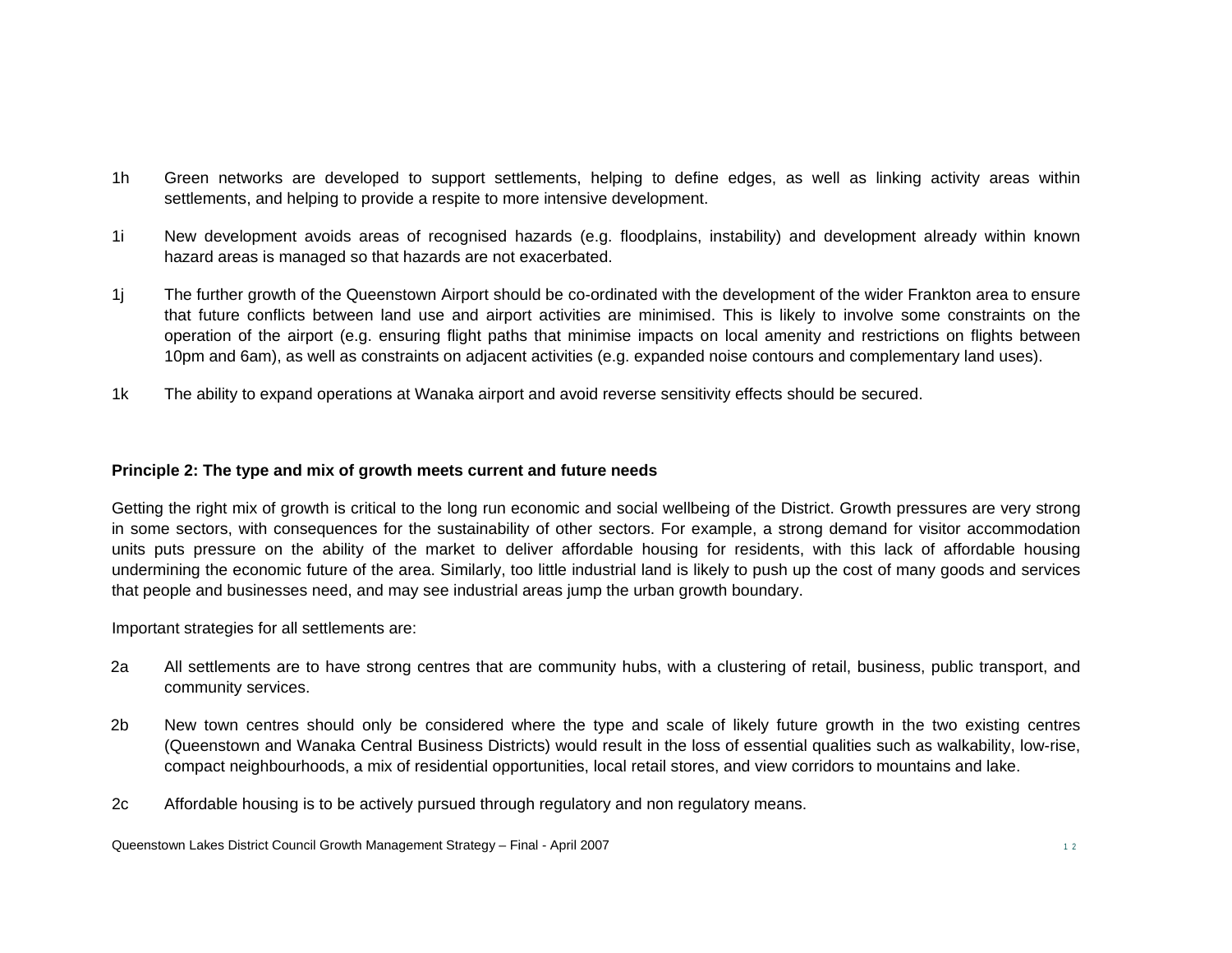- 2d In both Queenstown and Wanaka, the opportunity for higher density residential areas (that cannot be dominated by visitor accommodation) close to main centres shall be provided.
- 2e Land for future social and community facilities should be identified, as appropriate, in all settlements.
- 2f The diverse land needs of the business sector are to be understood and appropriate areas set aside for business uses, with more certainty about what types of activities can locate in the different business areas. In both Wanaka and Queenstown more space is to be provided for industrial and service activities, in separate areas, as well as mixed commercial and retail areas as part of new town centres, to a scale that ensures the existing centres remain viable and vibrant centres to residents and visitors.
- 2g The District Plan is to be amended to ensure that the functions of industrial areas are distinguished from mixed business areas, with policies reworded to provide a stronger direction on what type of activities should locate in the various zones.
- In Queenstown / Wakatipu:
- 2h Developments in the Frankton Area are to be carefully managed to ensure a balanced mix of residential, retail, commercial, industrial, and visitor accommodation developments in each of the main growth areas north and south of the airport.
- 2i More employment land (i.e. land zoned for business and commercial uses rather than residential uses) is to be provided in and around the airport designation, preferably on both the north and south sides of the runway to provide for yard-based industrial activities.
- 2j The Queenstown Central Business District (CBD) area is to be retained as a compact, low scale, walkable mixed use area, with preserved view shafts to the surrounding mountains and to the lake, and with no further expansion beyond the current zone boundaries.
- 2k Some redevelopment of business land at the northern end of Gorge Road for a mix of higher rise residential uses (including affordable housing units) with ground floor commercial is to be promoted, recognising the proximity of this area to the CBD and the ability to increase height and bulk without blocking views or creating shade. The identification of other areas which may be suitable to accommodate additional building height and density (where buildings are well designed and energy efficient) without adverse effects on the environment is also promoted.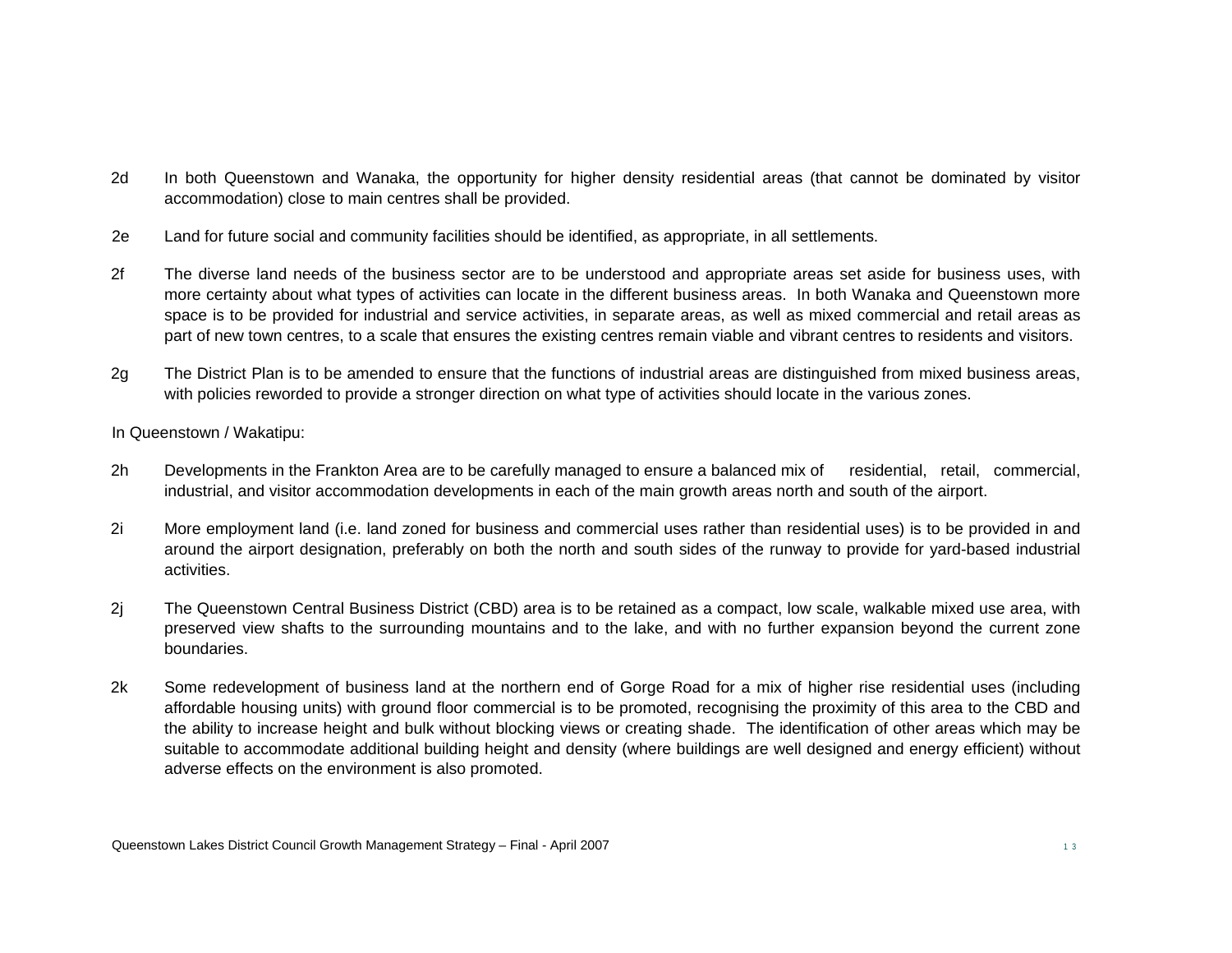- 2l Restrain the spread of visitor accommodation in the higher density zone around the Queenstown Bay area so as to maintain a sense of community by preserving a sustainable balance between residents and visitors, with more visitor accommodation to be accommodated at Frankton and Jacks Point.
- 2m Develop a strategy for the Queenstown CBD that aims to preserve its unique character, heritage and sense of community. This should also include the control of vehicles and parking. The strategy should aim to retain a sufficient number of public places, spaces, community facilities and business catering to residents to ensure that residents make up a significant proportion of people on the street, enhancing the attractiveness of the town as a place to live and as a visitor destination.

In Wanaka:

- 2n The expansion of the new commercial area proposed by the Wanaka Structure Plan is to be carefully managed so that the viability and vitality of the existing centre is not undermined.
- 2o Land within the structure plan area is to be released for development in a staged manner, to help ensure efficient use of land, as well as to ensure infrastructure (particularly more land for business and community activities) is provided in-step with growth and the ensuring demand for goods and services. Sufficient land within the structure plan area is to be retained as a long term land bank to provide for growth post 2026.
- 2p Develop a strategy for the Wanaka Town Centre to ensure that the centre is retained as the focal point for both residents and tourists, that the character and amenity of the centre is enhanced through high quality urban design, and that key issues such as traffic and parking are appropriately managed.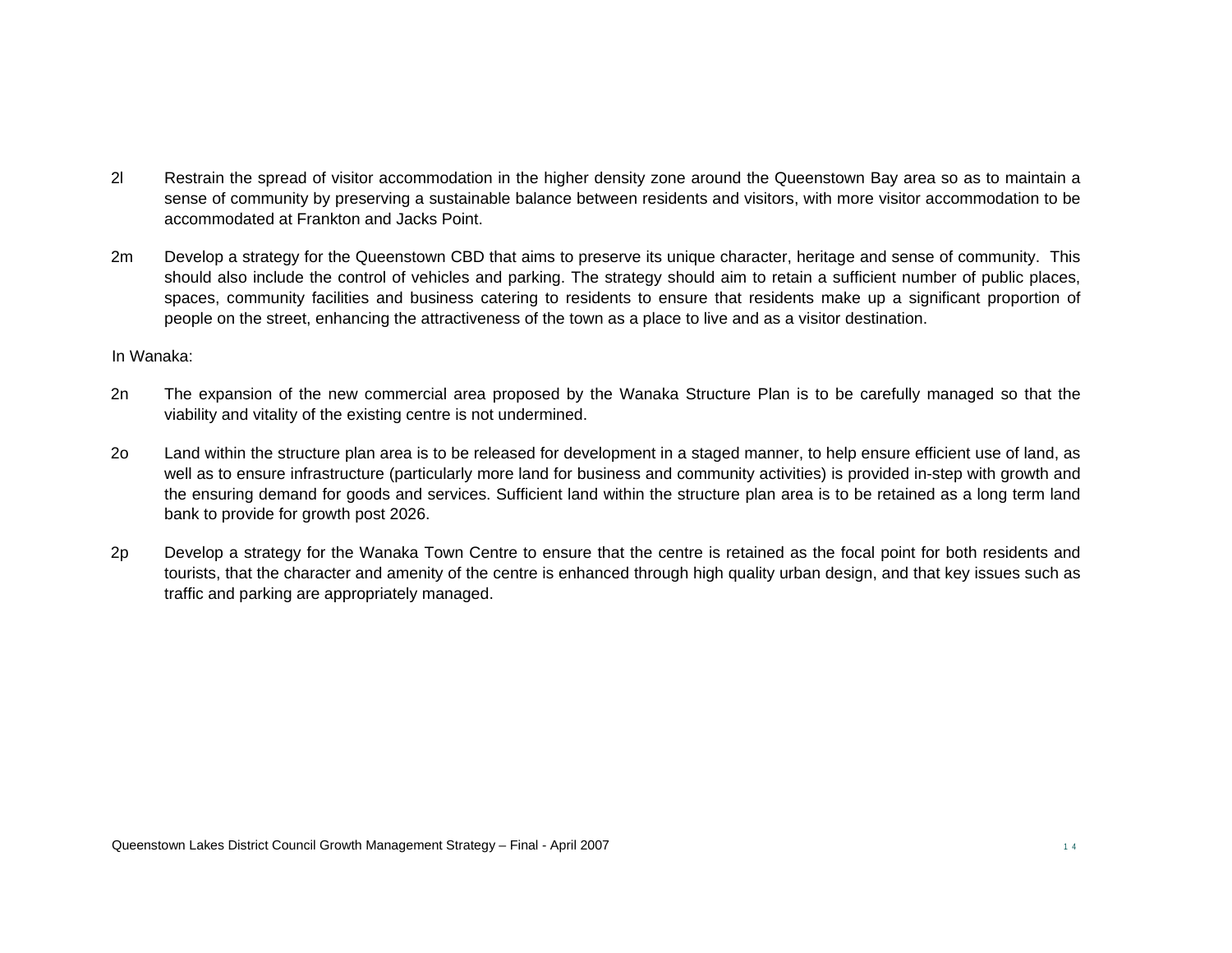#### **Principle 3: Infrastructure is provided which is sustainable and supoprts high quality development in the right places**

The provision of infrastructure which meets the needs of both residents and visitors and which enhances the environmental qualities of District is an essential element of effective growth management. Infrastructure refers to a range of core services provided by the Council including water, wastewater, stormwater and transportation (roads, trails, walking/cycling facilities and public transport) services. While all of these services are important, transportation is integral in influencing both the location and form of development. The Council has already prepared a number of policies and strategies related to ensuring that the provision of transportation infrastructure is appropriate to meet future growth needs, including *Future Link*, the District's Transportation and Parking Strategy (2005). However additional attention is needed to ensure that future transportation infrastructure is effective in supporting and promoting the patterns of growth proposed in this Strategy. In particular there is a need to ensure that a viable and effective public transportation network is developed and that recognition is given that this network will have priority over private vehicle transport in the future in order to meet transportation demands. There is also a need to promote increased integration between growth and settlement patterns and the planning and provision of regionally significant infrastructure assets.

- 3a The Council will invest in the development and promotion of sustainable infrastructure solutions which aim to reduce effects of growth on the environment and protect the character and amenity of both urban and rural areas in the District.
- 3b The local transport network should support the desired pattern of activities in the Queenstown and Wanaka areas through the following processes:
	- development of a viable, effective public transportation network
	- high density areas located to support public transport and not located in areas difficult to serve with public transport
	- transport routes managed to fit in with communities, with connected roading patterns in newly developing areas providing for increased transport choices, including walkability
	- giving priority to public transport, walking and cycling over private cars and reducing car use to the main twin centres through controls on parking, and by not adding significant traffic capacity to the roading network
	- providing a high quality network of non-vehicular trails within and between settlements
	- increased walking and cycling options in other settlements.

Queenstown Lakes District Council Growth Management Strategy – Final - April 2007 <sup>1</sup> <sup>5</sup>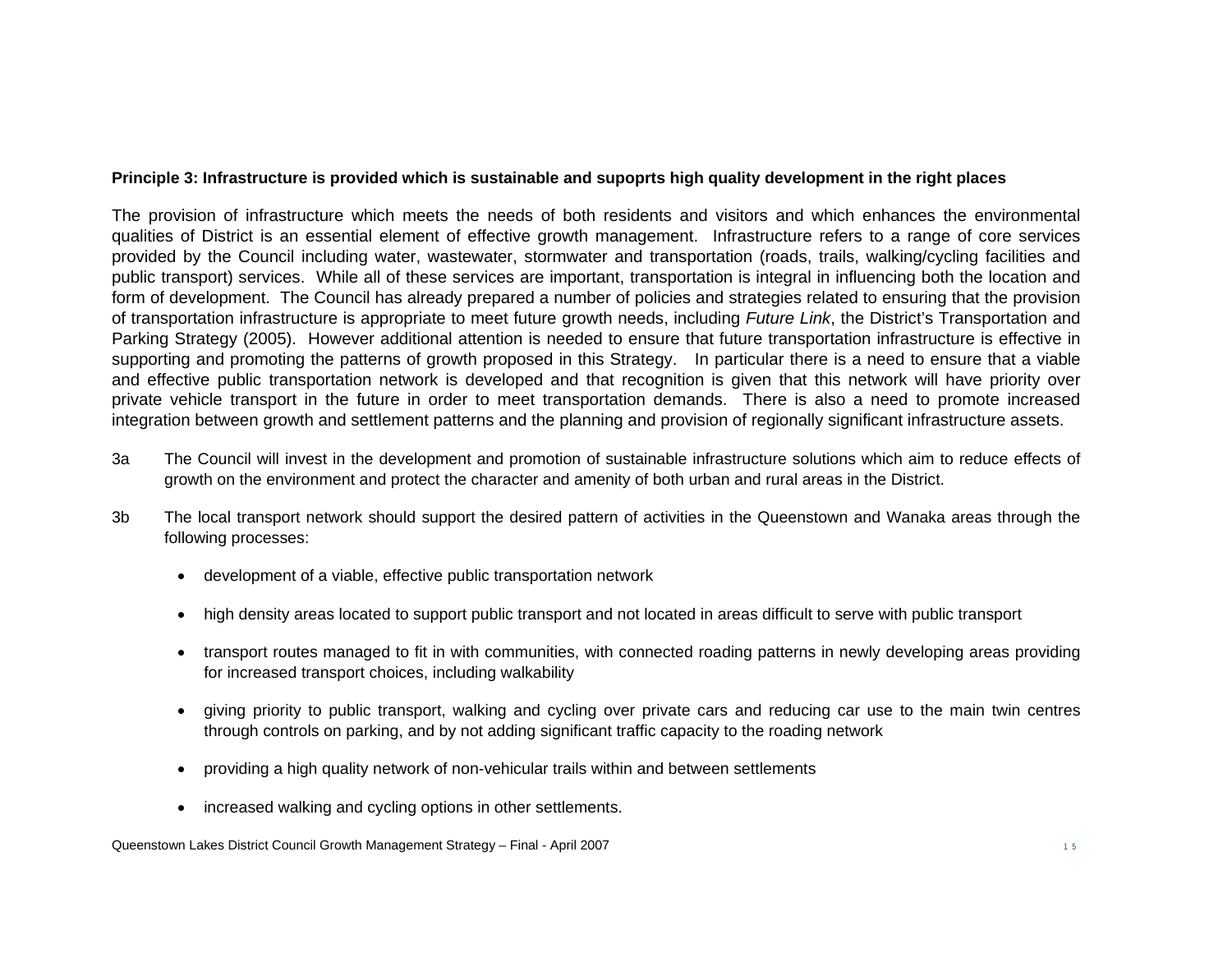- 3c In the Queenstown area, the State Highway network should be managed in a way that supports and facilitates the development of new activity centres in the Frankton area (providing for access and movement to and between these centres), while encouraging alternatives to private motor vehicles (such as public transport, walking and cycling) for travel between Frankton and Queenstown CBD.
- 3d Regionally-orientated infrastructure (including the airport and the State Highway network) should be planned to be sustainable and support the proposed pattern of development. Recognition should be given to protecting regionally significant transmission corridors and assets.

#### **Principle 4: High quality development is demanded**

The future viability of the District as a residential and visitor destination is largely dependent upon the quality of the design of new development. Recent developments have demonstrated a substantial lift in the quality of design, compared to previous development, but despite this lift improvements are still needed. High quality design is not negotiable. The Council will say no to bad design, while encouraging good design.

- 4a The Council will continue to invest in well designed public spaces and buildings, including open spaces, town squares and plazas that are safe, reflect local character, support good quality private development, and that help to create a unique identity to the district's settlements.
- 4b Development is to be encouraged to incorporate innovative design features that reduce demands on the public infrastructure and the environment, while adding to the quality of the development, such as better energy efficiency measures, water conservation and on-site storm water management.
- 4c Development shall ensure that the quality of water in the district's lakes, rivers and water bodies is not reduced through measures that avoid the run off from sites, of silt and other contaminants.
- 4d Development is to support a high quality public environment through a positive relationship to streets and public spaces, activating the edges of public spaces and places and by incorporating Crime Prevention through Environmental Design (CPTED) principles.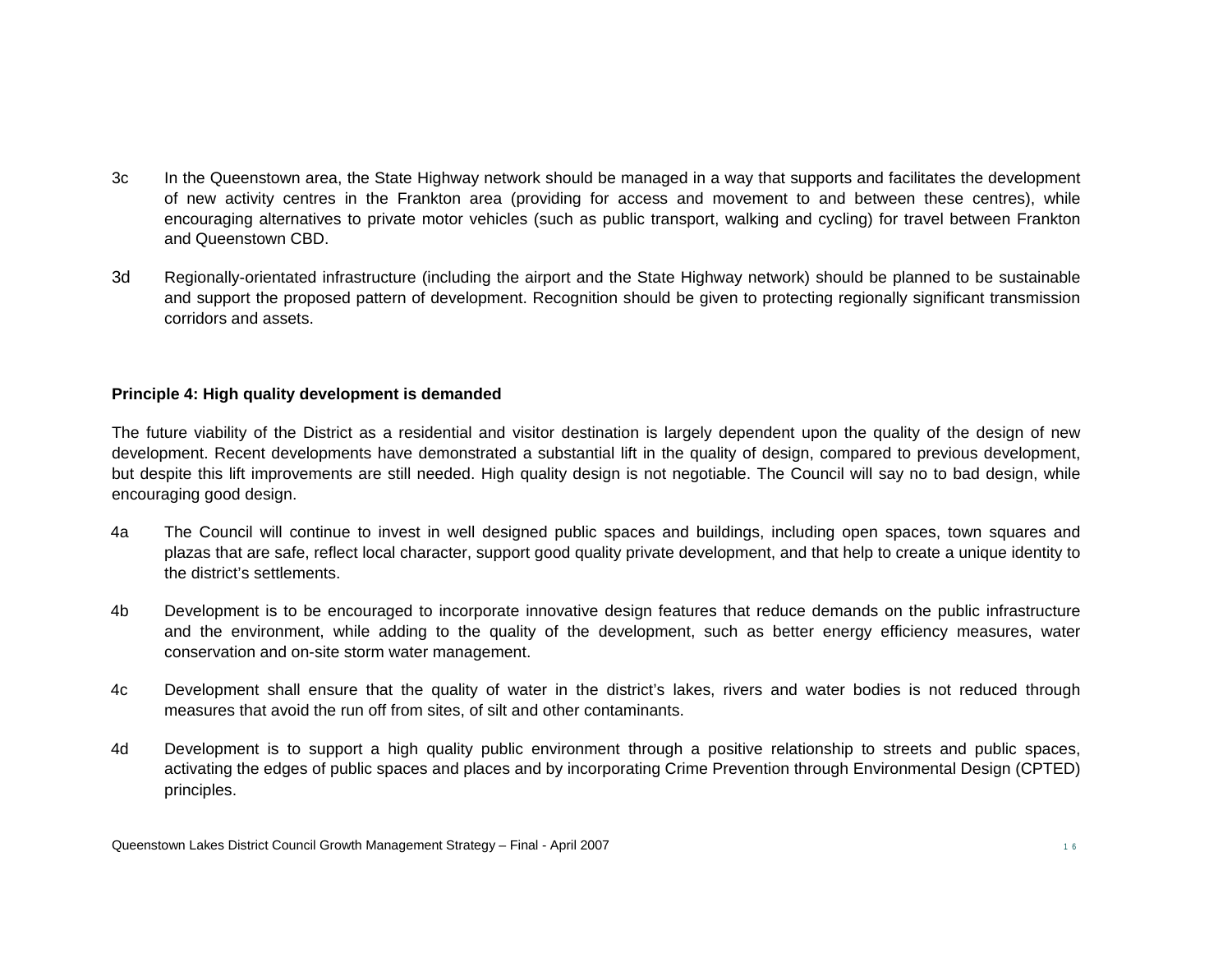- 4e Development is to be of a high quality that respects neighbouring properties and existing and future character, and heritage features as identified in local plans. District Plan provisions (rules and criteria) are to be enforced and monitored.
- 4f Subdivision layouts that respect the landscape and accord with the principles of high quality urban design by creating compact and connected neighbourhoods are required.
- 4g The Council will continue to promote good design through in-house design reviews, the use of guidelines and design panels, engagement of design experts and the training of staff and professional groups involved in design.

#### **Principle 5: The costs of development are made transparent, and economic signals encourage positive outcomes and discourage adverse effects**

Ensuring that price signals support the other principles and strategies is very important. The Council is already using a range of financial tools to ensure that development helps pay for its fair share of infrastructure costs. Price signals are also needed to help modify the choices that people and businesses make as to where they locate and how they design a development.

- 5a Continue to use development and financial contributions to help fund infrastructure provision.
- 5b Continue to use price signals to influence market choices, such as targeted rates aimed at the visitor accommodation sector that ensure that this type of developments pays for relevant operational expenses.
- 5c Investigate transferable development rights, open space acquisition and other similar economic instruments to help protect the landscape values of rural land on the fringe of urban areas and townships. For example, provide an incentive for the purchase of rural development rights by requiring development within the urban area to use development rights transferred from rural areas, in certain situations.
- 5d Modify transport-related costs to promote alternatives to private vehicle use in the Queenstown / Wakatipu area and to reduce pressure for the outward expansion of urban areas.
- 5e Support public transport and other modes through the use of parking levies (which need to be applied to both the CBD and Frankton areas to ensure equitable outcomes).

Queenstown Lakes District Council Growth Management Strategy – Final - April 2007 1 7 7 7 2 2007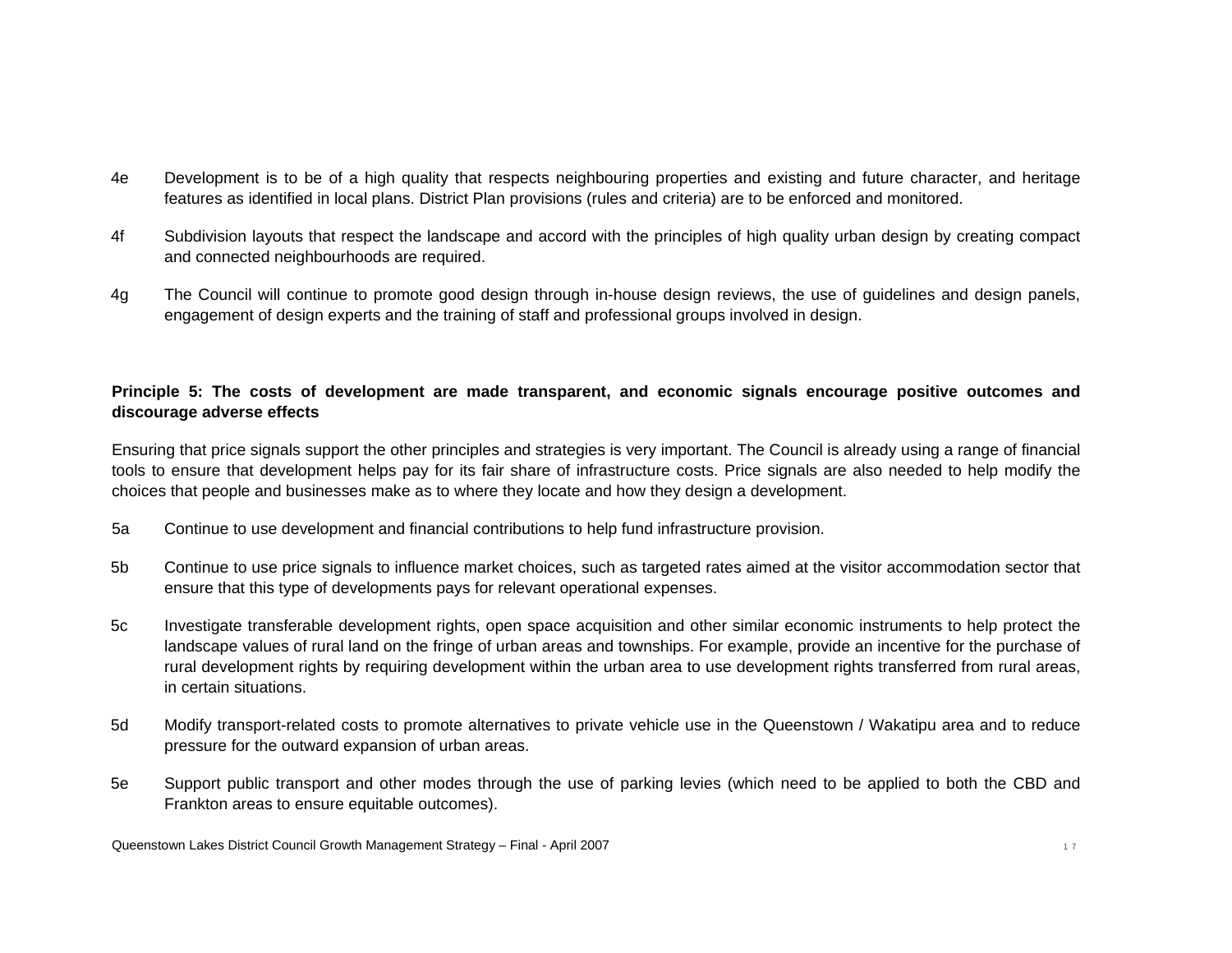- 5f Seek national funding (LTNZ) for travel demand management and coordination strategies (e.g. Travel Plans), in conjunction with large scale developments
- 5g Advocate for the introduction (at a national-level) of mechanisms that enable the capture of part of the value increases associated with rezoning proposals (e.g. a local value capture tax), and to use this funding to help provide more and better services in areas where growth should go.
- 5h Incorporate bonus provisions into the District Plan that provide an incentive for development to provide desired public good features (such as additional public spaces in town centres) and actively oppose developments that diminish the public good.
- 5i Mitigate the negative impacts of unconstrained growth on local amenity, including heritage and landscape protection through the purchase and covenanting of land where no other tools or options are available.

#### **Principle 6: Integrated planning**

The Council, and the community, must increase their capacity to plan for the future in more integrated and effective ways. For the Council this means increasing its understanding of the economic and social drivers affecting the district, and increasing its ability to lead integrated planning exercises, both with the private and public sectors. It also means the Council advocating for stronger planning legislation (especially economic tools) to help achieve more integrated outcomes, and which recognise the unique pressures that the District faces.

Integrated planning will also require much closer liaison between different asset management areas within the Council, particularly transport and land use planners. For example, as road networks increase (through new developments) and their roles change (for example through the application of traffic demand management policies), there needs to be a close link between planning documents to recognise that levels of service will change, safety strategies need to be modified and the costs of maintenance will alter (which will influence the Annual Plan). Similarly, a focus on urban design means that more resources need to be put into the development control process.

Important actions are:

6i Improve the Council's information bases, collaborating with other planning agencies to ensure consistent forecasts and datasets.

Queenstown Lakes District Council Growth Management Strategy – Final - April 2007 1 8 8 and 1 8 8 and 1 8 8 and 1 8 8 and 1 8 8 and 1 8 8 and 1 8 8 and 1 8 and 1 8 and 1 8 and 1 8 and 1 8 and 1 8 and 1 8 and 1 8 and 1 8 an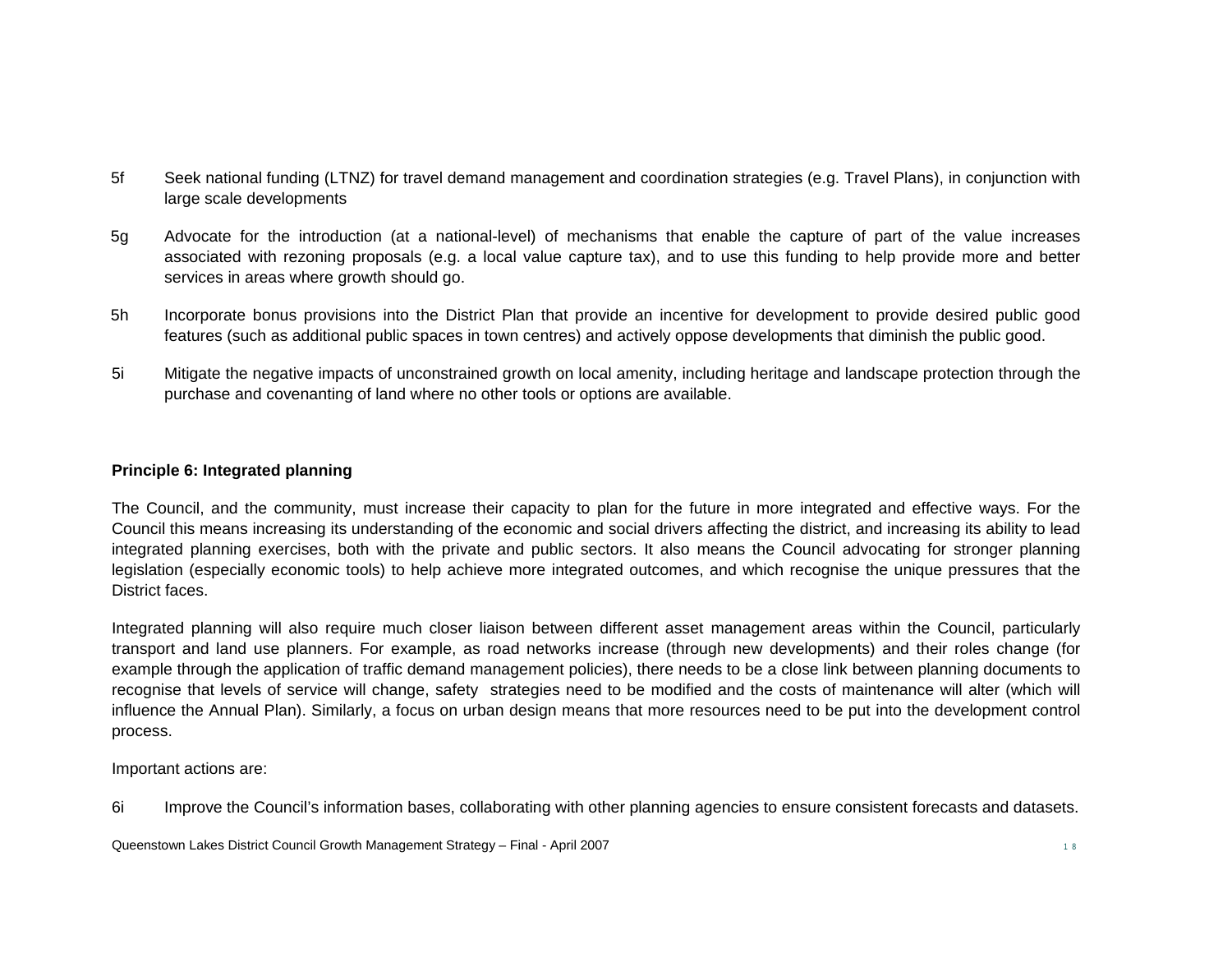- 6b Further investigate and understand the environmental, social and economic impacts (both negative and positive) of further development in the district, including the concepts of environmental footprints (the impact of development in environmental terms) and sustainable development.
- 6c Provide regular updates / forums on growth pressures, projections and planning to help inform the community, developers, central government agencies and landowners of planning initiatives.
- 6d Advocate for the Regional Policy Statement to contain stronger statements about the need to manage urban growth and to coordinate regional infrastructure development, such as State Highway network management and passenger transport development being linked to urban growth issues (using Sec 30 (2) (gb) of the RMA).
- 6e Develop strong relationships with other Councils facing strong growth pressures and share experiences and issues.
- 6f Research the case for and advocate for stronger planning legislation (e.g. a QLDC version of the Local Government (Auckland) Amendment Act) that promotes more integrated planning processes and outcomes, including the use of economic tools.
- 6g Support and continue to undertake locally-based integrated planning exercises (such as Structure Plans) that:
	- Look at the natural environment, land use, transport and infrastructure (hard and soft) in a holistic way
	- Involve stakeholders and the community in all stages of the process
	- Develop investment delivery plans for each settlement to help support desired outcomes, linked with funding tools like development and financial contributions.
- 6h Develop processes to better link policy decisions with implementation and operational policies and requirements.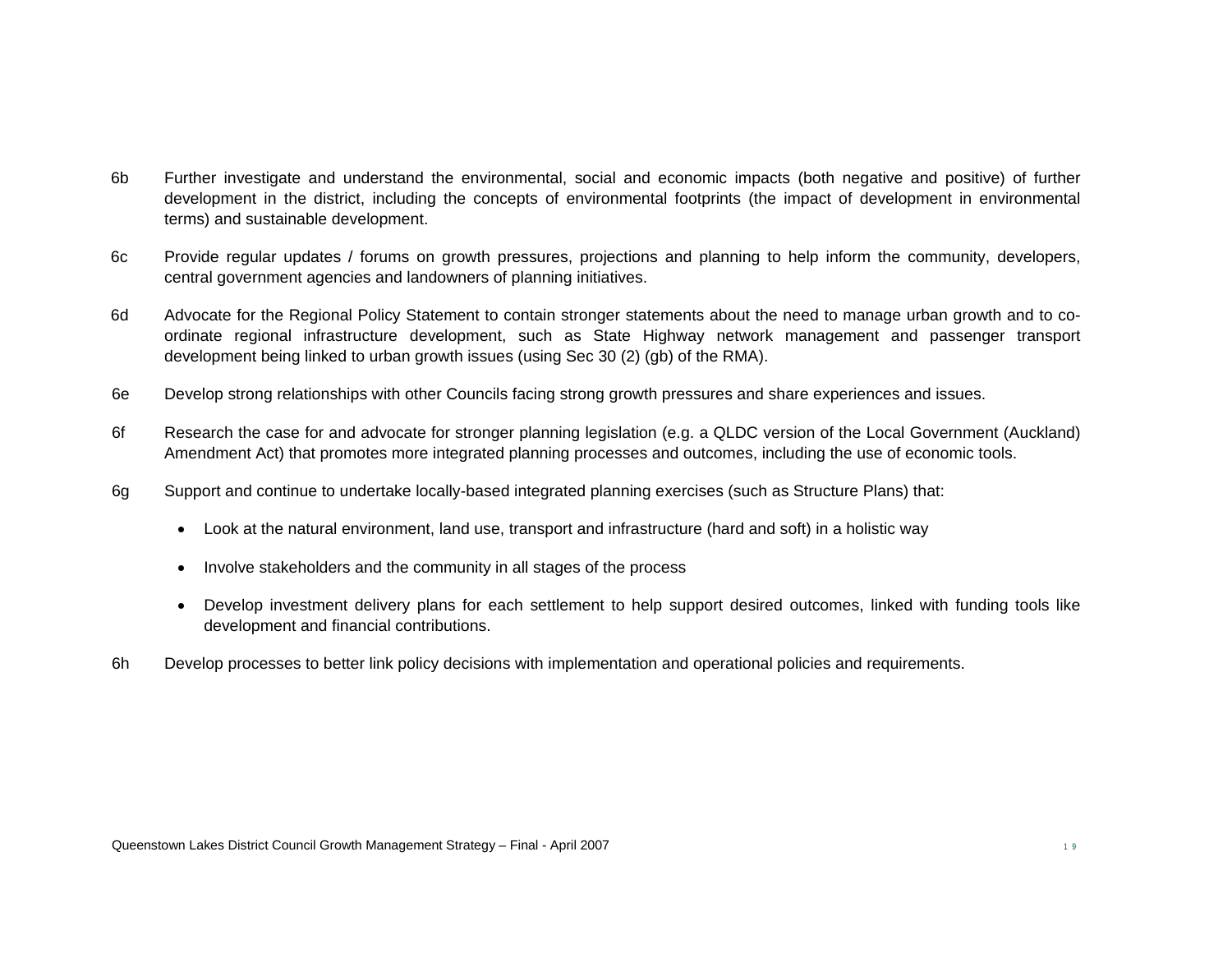# **Section Three: Actions and monitoring**

The following sections set out the main actions that should be undertaken to implement the strategies outlined in the previous section.

For each action, the following is listed:

- The strategy to which the action relates
- A brief description of the action
- Who is responsible for the action
- Priority (from the perspective of growth management)
- A suggested monitoring indicator.

Note: The suggested monitoring targets set out one possible way in which progress towards the strategy could be measured, and can be used to help gauge the effectiveness of the proposed action in implementing the strategy. In many cases the proposed targets will need to be refined and amended as detailed work on the specific strategy begins, and information becomes available that can define a more relevant target.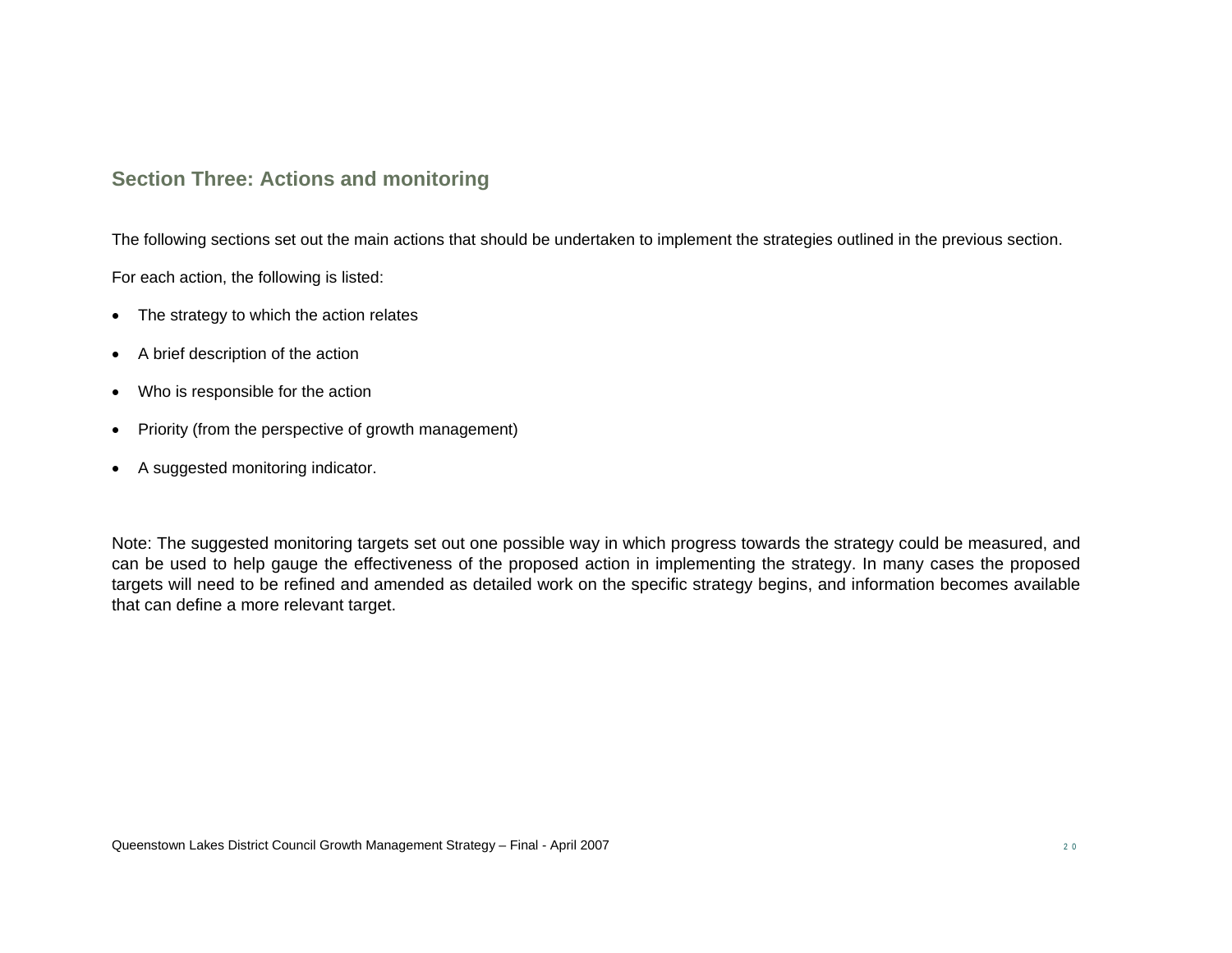| Princip<br>le No | Strategy                                                                                                                           | Action                                                                                                                                                                                                                                                                                                                      | Agency              | Priority             | Possible monitoring target                                                                                                      |
|------------------|------------------------------------------------------------------------------------------------------------------------------------|-----------------------------------------------------------------------------------------------------------------------------------------------------------------------------------------------------------------------------------------------------------------------------------------------------------------------------|---------------------|----------------------|---------------------------------------------------------------------------------------------------------------------------------|
| 1a               | Compact urban<br>areas                                                                                                             | Define in the District Plan, an Urban Growth<br>Boundary around Queenstown and Wanaka,<br>using as a base, the work undertaken in the<br>Tomorrow's Queenstown and Wanaka Structure<br>Plan (see Appendix 4). Support with appropriate<br>policies and rules.                                                               | QLDC,<br><b>ORC</b> | High<br>(H)          | further<br>N <sub>o</sub><br>urban<br>style<br>development occurs in the<br><b>Basin</b>                                        |
| 1 <sub>b</sub>   | Most growth in<br>main<br>two<br>settlements                                                                                       | Retain and enhance the opportunities that are<br>currently available within the proposed Wanaka<br>Growth<br><b>Boundaries</b><br>and<br>Queenstown<br>to<br>accommodate the majority of the District's growth<br>over the next 20 years.                                                                                   | <b>QLDC</b>         | <b>Medium</b><br>(M) | 85% of expected District-wide<br>growth between 2006 and<br>2026 is accommodated in the<br>Wanaka<br>Queenstown<br>and<br>areas |
| 1 <sub>c</sub>   | Settlements in<br>Wakatipu<br>Basin                                                                                                | Resist<br>existing<br>any<br>pressure<br>to<br>expand<br>settlements, or to create new settlements, while<br>allowing for measured infill where this provides<br>wider benefits.                                                                                                                                            | <b>QLDC</b>         | M                    | No expansion of the footprint<br>of existing settlements occur                                                                  |
| 1d               | Secondary<br>settlements<br>(such<br>as<br>Hawea, Hawea<br>Flat, Cardrona,<br>Luggate,<br>Kingston,<br>Glenorchy, and<br>Makarora) | Review existing zonings and, if additional zoning<br>is required and it is considered appropriate, allow<br>for smaller settlements to grow to around 800 to<br>1,000 dwellings $(2,000 \text{ to } 3,000 \text{ people}) - a level$<br>that will support a wastewater treatment plant, as<br>well as basic local services. | <b>QLDC</b>         | Low $(L)$            | <b>Settlements</b><br>continue<br>to<br>experience modest growth                                                                |

# **Actions – Principle 1: Growth is located in the right places**

Queenstown Lakes District Council Growth Management Strategy – Final - April 2007 2 1 2 1 2 1 2 1 2 1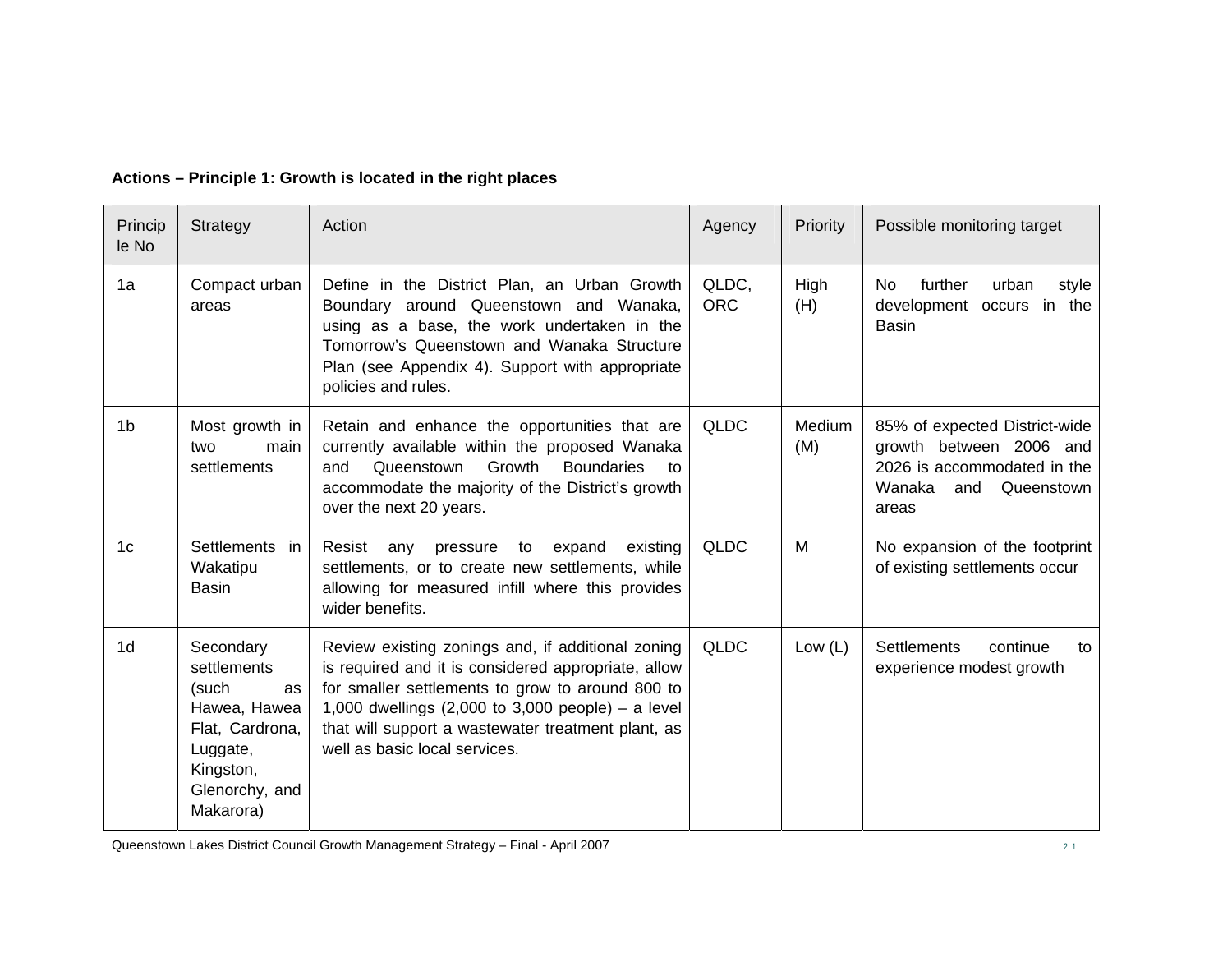| Princip<br>le No | Strategy                                                                      | Action                                                                                                                                                                                                                                                                                                                                                                                                        | Agency      | Priority | Possible monitoring target                                                                                                                                                                                                                                 |
|------------------|-------------------------------------------------------------------------------|---------------------------------------------------------------------------------------------------------------------------------------------------------------------------------------------------------------------------------------------------------------------------------------------------------------------------------------------------------------------------------------------------------------|-------------|----------|------------------------------------------------------------------------------------------------------------------------------------------------------------------------------------------------------------------------------------------------------------|
| 1e               | Protect<br>rural<br>landscapes                                                | Monitor District Plan protection mechanisms for<br>rural general land and determine the sustainability<br>of current approaches. Link with the use of<br>economic tools.                                                                                                                                                                                                                                      | <b>QLDC</b> | M        | The rate of subdivision of<br>Rural General<br>land slows<br>significantly.                                                                                                                                                                                |
| 1 <sub>f</sub>   | Make effective<br>use of urban<br>land to balance<br>all community<br>goals   | Review District Plan rules to refine and clarify<br>objectives and policies in order to ensure the<br>effective use of scarce urban land. Consider the<br>use of minimum densities, should developments<br>continue to favour low density approaches to the<br>development of greenfields land identified for<br>urban activities.<br>Consider the use of increased building heights in<br>appropriate areas. | <b>QLDC</b> | H        | In the Frankton area, ensure<br>residential<br>that<br>new<br>developments on greenfields<br>land are at a density of at<br>least 20 units per ha.<br>In the Wanaka area, aim for<br>15 dwelling units per ha, on<br>average, in new subdivision<br>areas. |
| 1g               | Twin<br>centres<br>developed<br>are<br>both<br>in<br>Queenstown<br>and Wanaka | Ensure that in the planning for the Frankton area,<br>the town and local centres in the area are capable<br>of accommodating around 60% of additional<br>centre-based employment by 2026. In Wanaka,<br>ensure that the new 3 Parks centre can<br>accommodate around 2,000 jobs by 2026, and<br>that additional mixed business and industrial land<br>is provided.                                            | <b>QLDC</b> | H        | New commercial development<br>provides a Floor to Area Ratio<br>of at least 0.5.<br>Frankton accommodates an<br>increasing share of visitor<br>accommodation demands                                                                                       |
| 1 <sub>h</sub>   | Green<br>networks<br>are<br>developed                                         | Ensure open space issues are addressed in<br>structure plans; that existing open space areas<br>and linkages to and through developments are                                                                                                                                                                                                                                                                  | <b>QLDC</b> | M        | Increase in total hectares of<br>"greenspace"<br>including<br>all<br>Council owned/leased public                                                                                                                                                           |

Queenstown Lakes District Council Growth Management Strategy – Final - April 2007 <sup>2</sup> <sup>2</sup>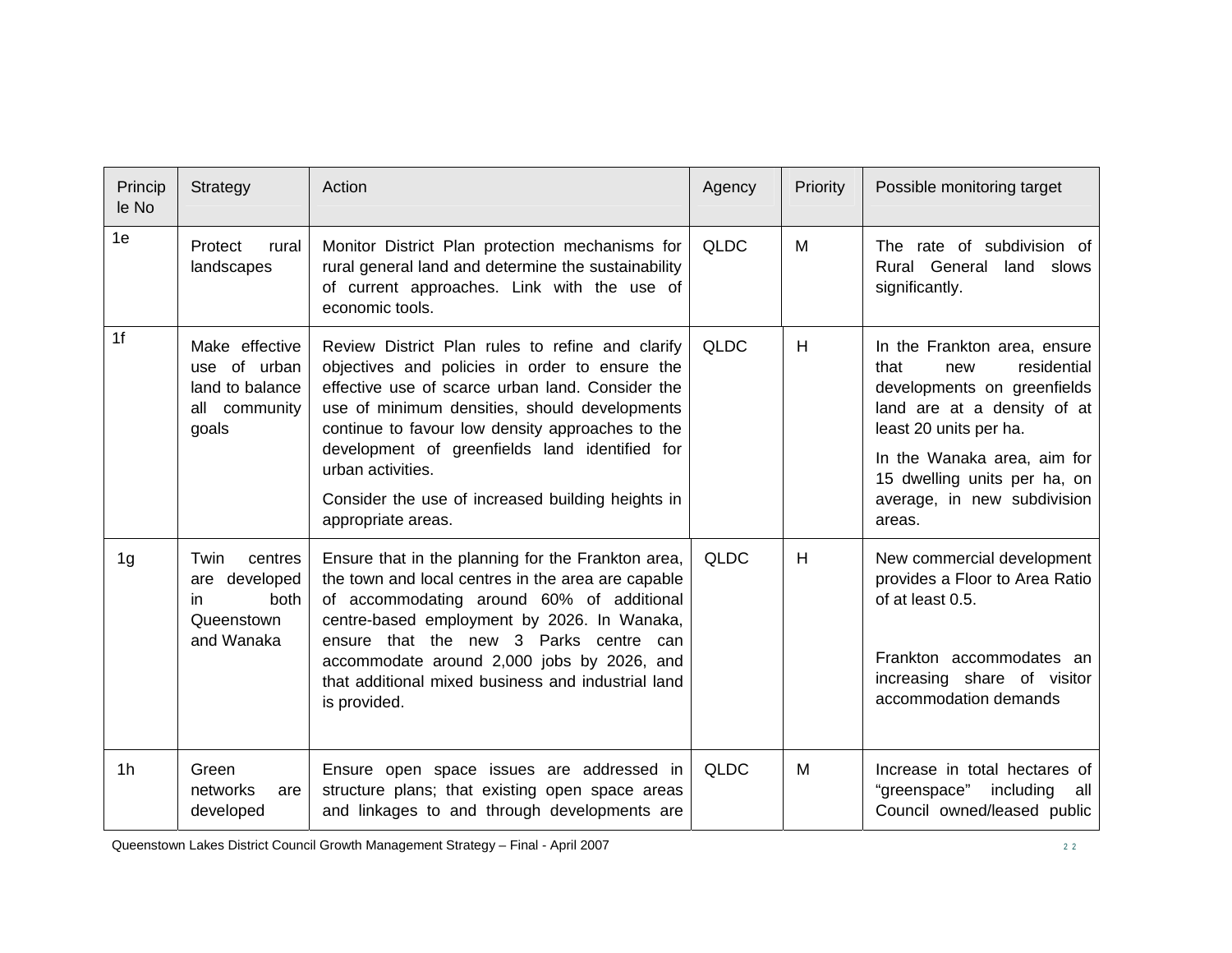| Princip<br>le No | Strategy                                                                                                               | Action                                                                                                                                                                                                                                                                                                                                                               | Agency                    | Priority | Possible monitoring target                                                                                                     |
|------------------|------------------------------------------------------------------------------------------------------------------------|----------------------------------------------------------------------------------------------------------------------------------------------------------------------------------------------------------------------------------------------------------------------------------------------------------------------------------------------------------------------|---------------------------|----------|--------------------------------------------------------------------------------------------------------------------------------|
|                  |                                                                                                                        | retained; and continue to acquire and develop<br>parkland and walking trails within and between<br>settlements.                                                                                                                                                                                                                                                      |                           |          | open spaces/reserves and<br>land protected by covenants.                                                                       |
|                  |                                                                                                                        |                                                                                                                                                                                                                                                                                                                                                                      |                           |          | Development of new<br>and<br>improvements<br>existing<br>to<br>public walkways and trails.                                     |
| 1i               | Natural<br>hazards                                                                                                     | Ensure that property owners are aware of natural<br>hazard risks and that this is appropriately<br>considered in all re zonings.                                                                                                                                                                                                                                     | <b>QLDC</b><br><b>ORC</b> | M        | All affected landowners are<br>aware of risks (e.g. hazards<br>noted on LIM reports)                                           |
| 1i               | Queenstown<br>airport's<br>expansion<br>is<br>co-ordinated<br>with<br>development of<br><b>Frankton</b><br>the<br>area | Ensure any new designations/ airport noise<br>controls protect the ability to expand airport<br>operations, while taking into account growth<br>pressures on land uses in the Frankton area and<br>the need to ensure conflict between the airport<br>and surrounding land uses is minimised and that<br>compatible land uses are located adjacent to the<br>runway. | <b>QLDC</b>               | H        | Airport<br>expand<br>its<br>can<br>operations, while allowing for<br>more housing and businesses<br>in the wider Frankton Area |
| 1k               | Wanaka airport                                                                                                         | Secure appropriate zoning and land for long term<br>expansion.                                                                                                                                                                                                                                                                                                       | <b>QLDC</b>               | L        | Wanaka<br>capable<br>is<br>of<br>developing<br>as<br>second<br>regional<br>airport hub in the<br>future                        |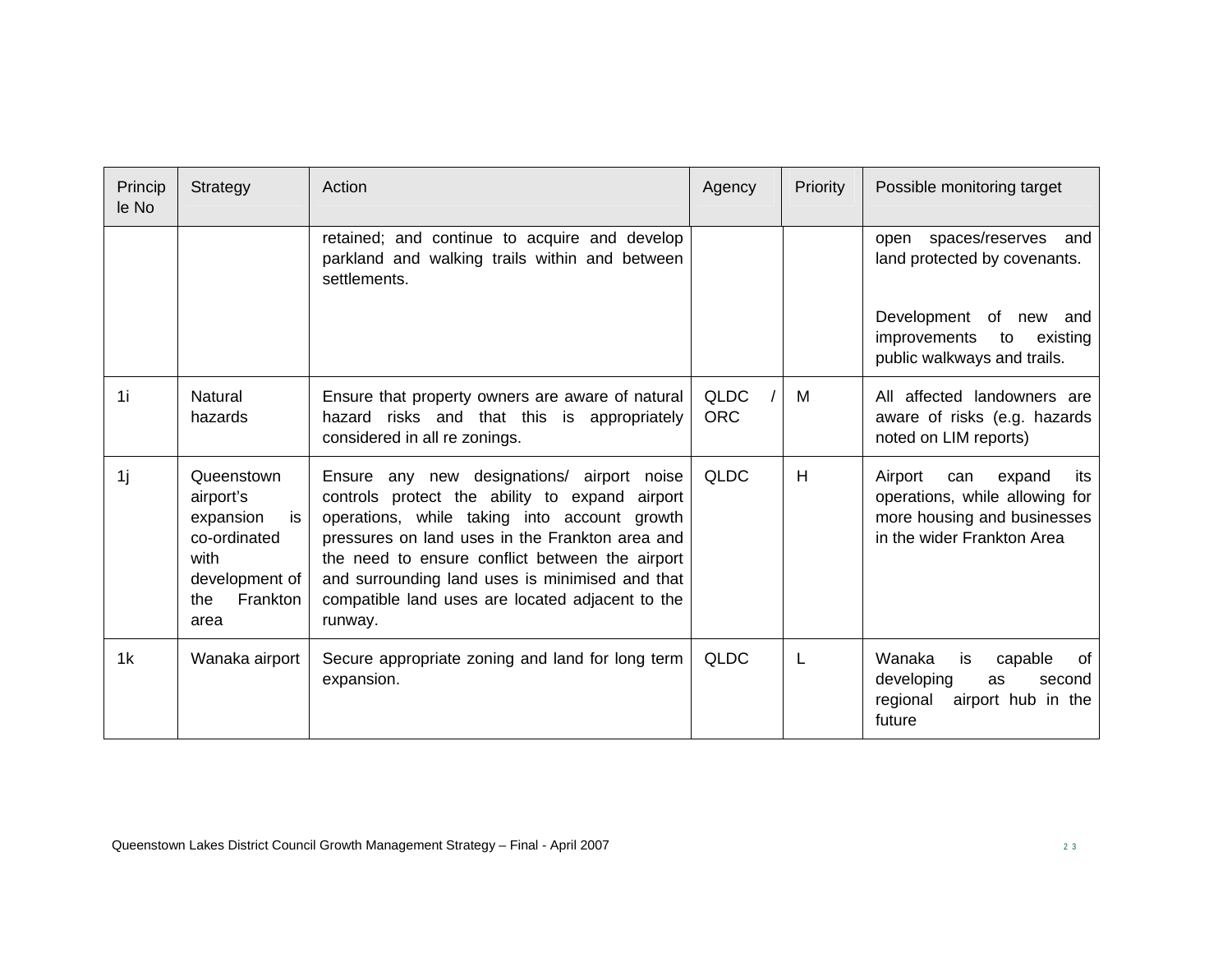| Princip<br>le No         | Strategy                                | Action                                                                                                                                                                                                                                                                                                                                                                                                                                                                                                                                                         | Agency                                   | Priority | Possible monitoring target                                                                                                                                                                                                          |
|--------------------------|-----------------------------------------|----------------------------------------------------------------------------------------------------------------------------------------------------------------------------------------------------------------------------------------------------------------------------------------------------------------------------------------------------------------------------------------------------------------------------------------------------------------------------------------------------------------------------------------------------------------|------------------------------------------|----------|-------------------------------------------------------------------------------------------------------------------------------------------------------------------------------------------------------------------------------------|
| 2a and<br>2 <sub>b</sub> | <b>Town Centres</b>                     | Ensure town centre resources are identified as a<br>core resource of the District and provide criteria<br>in the District Plan as to when new out-of-centre<br>proposals may be considered                                                                                                                                                                                                                                                                                                                                                                     | <b>QLDC</b>                              | М        | Appropriate criteria added to<br>Plan<br><b>District</b><br>in<br>the<br>an<br>appropriate Plan Change                                                                                                                              |
| 2c / 2d                  | Affordable<br>is<br>housing<br>promoted | housing<br>choices<br>Increase<br>for<br>permanent<br>including<br>affordable<br>residents,<br>housing,<br>potentially through:<br>The establishment of the<br>Community<br><b>Housing Trust</b><br>Retaining areas for higher density housing<br>for permanent residents<br>Investigation of inclusionary and/or linkage<br>zoning provisions (requiring housing and<br>business developments to provide land, cash<br>or units towards affordable housing)<br>Providing bonus provisions where affordable<br>housing is provided.<br>Other appropriate means | QLDC,<br>Housing<br>Trust.<br><b>HNZ</b> | H        | 10% of homes constructed<br>between 2006 and 2016 and<br>20% of homes between 2016<br>and 2026 are deemed to be<br>affordable (either within the<br>open market, as controlled by<br>the Housing Trust, HNZ and<br>other providers) |
| 2e                       | Identify land for<br>facilities         | Work with agencies such as the Ministry of<br>Education to identify future needs and assist to<br>secure appropriately located land.                                                                                                                                                                                                                                                                                                                                                                                                                           | QLDC.<br>MoE,<br>others                  | M        | school<br>New<br>primary<br>in.<br>Frankton is operational<br>by<br>2011.                                                                                                                                                           |

# **Actions – Principle 2: The type and mix of growth meets current and future needs**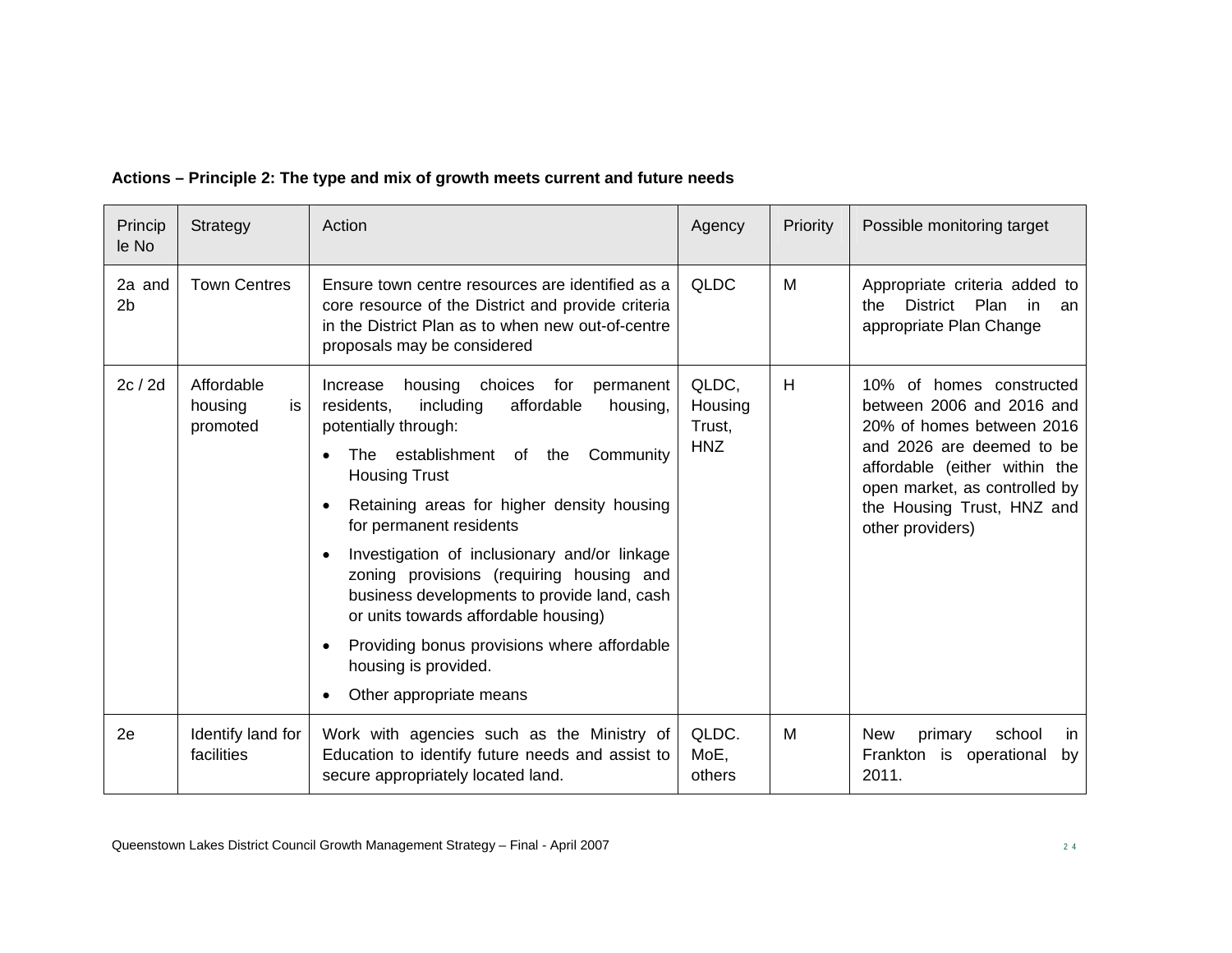| Princip<br>le No | Strategy                                      | Action                                                                                                                                                                                                                                                                                                                                                                                                                                                                                | Agency      | Priority | Possible monitoring target                                                                                                                                                                                         |
|------------------|-----------------------------------------------|---------------------------------------------------------------------------------------------------------------------------------------------------------------------------------------------------------------------------------------------------------------------------------------------------------------------------------------------------------------------------------------------------------------------------------------------------------------------------------------|-------------|----------|--------------------------------------------------------------------------------------------------------------------------------------------------------------------------------------------------------------------|
| 2f / 2g          | <b>Business</b><br>needs / land               | Continue to monitor land demands and take up<br>for business activities.                                                                                                                                                                                                                                                                                                                                                                                                              | <b>QLDC</b> | M        | Review<br>land demands by<br>2011                                                                                                                                                                                  |
| 2 <sub>h</sub>   | Mix of activities<br>in Frankton              | Ensure that new centres for Frankton are<br>required to incorporate an appropriate amount of<br>visitor accommodation.                                                                                                                                                                                                                                                                                                                                                                | <b>QLDC</b> | H        | 30 to 40% of new visitor<br>accommodation<br>activities<br>between 2006 and 2026 are<br>located in the Frankton area                                                                                               |
| 2i               | More<br>employment<br>land<br>in<br>Frankton  | Review demand for industrial land out to 2026.<br>and make appropriate provision through re-<br>zonings / new zonings for some light industrial<br>land and for mixed business activities.                                                                                                                                                                                                                                                                                            | <b>QLDC</b> | H        | 20 to 30 ha of additional<br>mixed business land identified<br>in the Frankton area for yard-<br>based activities, and a further<br>20 to 30ha for mixed business<br>activities                                    |
| $2j - 2k$        | CBD/<br>Higher<br>density<br>in<br>Queenstown | Review the provisions of the Queenstown<br>Higher Density Residential zone to ensure that a<br>sustainable balance between residents and<br>visitors occurs.<br>Develop a concept plan for the CBD and the<br>surrounding residential and mixed business<br>areas.<br>Undertake detailed investigation to identify<br>appropriate areas to accommodate more<br>intensive/ mixed use development, including<br>areas that may be suitable to accommodate<br>increased building height. | <b>QLDC</b> | H        | Visitor accommodation units<br>do not exceed half* of the<br>total units within the High<br>Density Residential<br>Zone,<br>within 800m of the CBD<br>*: This proportion is likely to be<br>refined in the future. |

Queenstown Lakes District Council Growth Management Strategy – Final - April 2007 28 2 5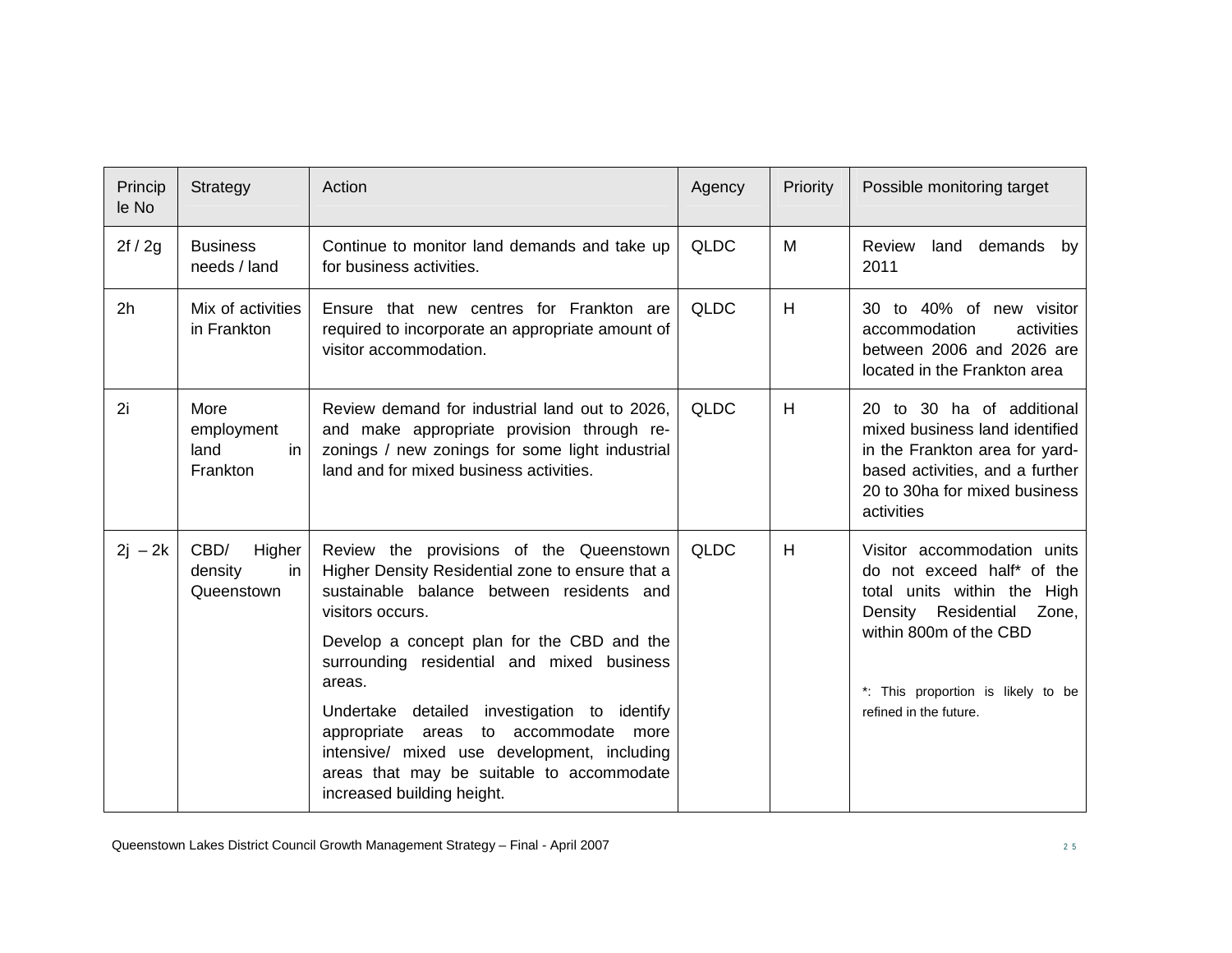| Princip<br>le No | Strategy                                               | Action                                                                                                                                                                                                                                                                                                                                                                                                                                                                                                                                               | Agency      | Priority | Possible monitoring target                                                                                                                       |
|------------------|--------------------------------------------------------|------------------------------------------------------------------------------------------------------------------------------------------------------------------------------------------------------------------------------------------------------------------------------------------------------------------------------------------------------------------------------------------------------------------------------------------------------------------------------------------------------------------------------------------------------|-------------|----------|--------------------------------------------------------------------------------------------------------------------------------------------------|
| 21               | New centre in<br>Wanaka                                | Control the amount of retail floor space in the<br>new 3 Parks centre such that it will grow in-line<br>with the growth of the catchment, while allowing<br>for the existing centre to consolidate its position.                                                                                                                                                                                                                                                                                                                                     | <b>QLDC</b> | H        | Development of the new<br>centre is staged as follows:<br>10,000<br>of<br>sqm<br>retail<br>floorspace by 2016, climbing<br>to 20,000 sqm by 2026 |
| 2m               | Release<br>of<br>additional<br>urban land in<br>Wanaka | Establish a staging plan to ensure that land<br>release occurs in a way, and at a rate that:<br>Ensures efficient use of urban land<br>$\bullet$<br>Promotes compact development<br>Assists with the development of new<br>community facilities<br>Retains options for the future<br>Ensure sufficient land within the structure plan<br>area is to be retained as a long term land bank<br>(to provide for growth post 2026). Maintain the<br>current rural zonings of the balance of land<br>within the "Twin Rivers" long term growth<br>boundary | <b>QLDC</b> | H        | Enough land is progressively<br>rezoned to meet the next 20<br>year growth demands                                                               |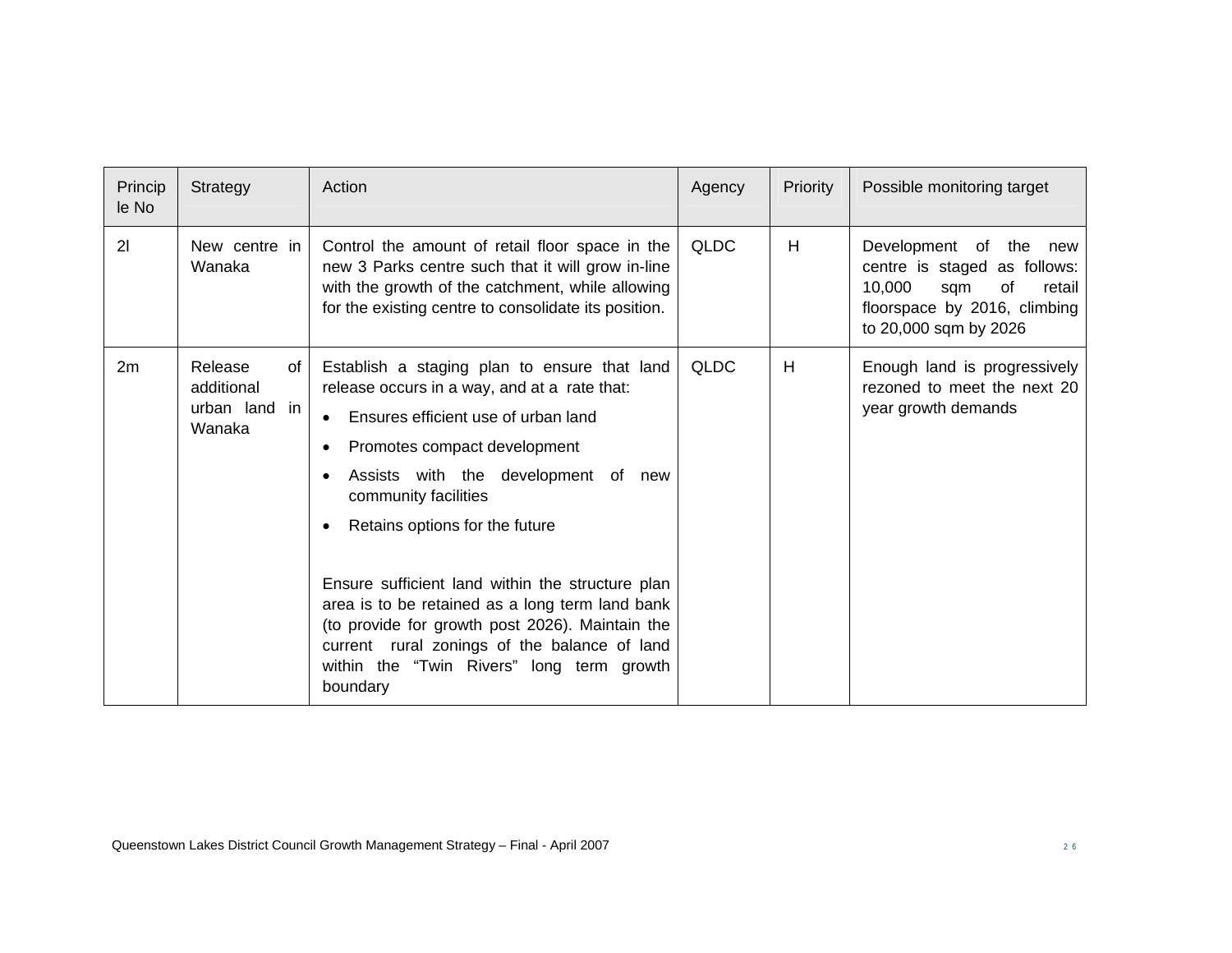**Actions – Principle 3: Infrastructure is provided which is sustainable and supoprts high quality development in the right places** 

| Princ<br>iple<br><b>No</b> | Strategy                                                                                                                                         | Action                                                                                                                                                                                                                                                                                         | Agency              | Priority | Possible monitoring target                                                                                                                      |
|----------------------------|--------------------------------------------------------------------------------------------------------------------------------------------------|------------------------------------------------------------------------------------------------------------------------------------------------------------------------------------------------------------------------------------------------------------------------------------------------|---------------------|----------|-------------------------------------------------------------------------------------------------------------------------------------------------|
| 3a                         | Invest<br>in.<br>and<br>promote<br>more<br>sustainable<br>infrastructure<br>solutions                                                            | Investigate<br>provide<br>information<br>and<br>to<br>developers<br>sustainable<br>infrastructure<br>on<br>solutions. (Also refer to Actions 4.2 and 4.3)<br>Council infrastructure to be developed to meet<br>best practice environmental standards.                                          | <b>QLDC</b>         | M<br>H   |                                                                                                                                                 |
| 3 <sub>b</sub>             | The local<br>transport<br>network supports<br>the desired<br>pattern of<br>activities and<br>provides for a<br>mix of<br>transportation<br>modes | Implement the recommendations of the Future<br>Link Study (including public transport study)<br>Update and expand network plans and Activity<br>Management Plans (AMPS) to reflect the<br>principles of this strategy.                                                                         | <b>QLDC</b>         | М        | trips<br>30%<br>of<br>work<br>to<br>Queenstown CBD are by foot,<br>bike or public transport by<br>2011. In 2001 it was 20%                      |
| 3 <sub>c</sub>             | The State<br>Highway network<br>supports<br>development                                                                                          | Advocate to the Otago Regional Council that<br>they insert appropriate policies into the Regional<br>Policy Statement and Regional Land Transport<br>Strategy supporting this principle.<br>Transit NZ<br>with<br>Work<br>that<br>ensure<br>to<br>development in the Frankton area can proceed | QLDC.<br><b>ORC</b> | H        | 10%<br>of<br>trips<br>between<br>Frankton<br>and Queenstown<br>CBD are by public transport<br>by 2011 (frequency of use of<br>public transport) |

Queenstown Lakes District Council Growth Management Strategy – Final - April 2007 <sup>2</sup> <sup>7</sup>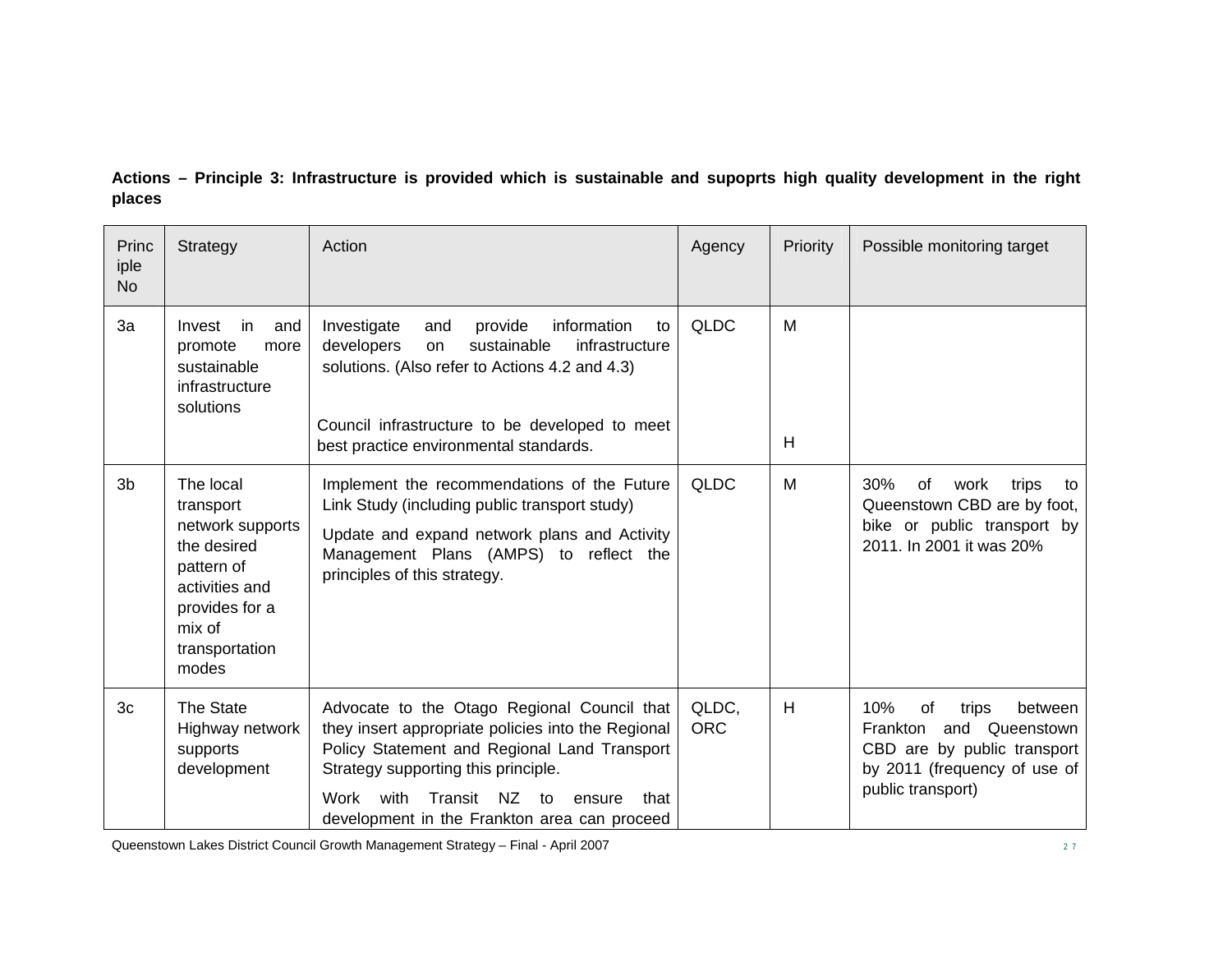| Princ<br>iple<br><b>No</b> | Strategy                                                                                      | Action                                                                                                                                                                                                                            | Agency      | Priority | Possible monitoring target                                                                                                              |
|----------------------------|-----------------------------------------------------------------------------------------------|-----------------------------------------------------------------------------------------------------------------------------------------------------------------------------------------------------------------------------------|-------------|----------|-----------------------------------------------------------------------------------------------------------------------------------------|
|                            |                                                                                               | and supports the viability of public transport<br>access.                                                                                                                                                                         |             |          |                                                                                                                                         |
| 3d                         | Recognise and<br>protect regionally<br>significant<br>transmission<br>corridors and<br>assets | QLDC to work with Transit NZ, Transpower New<br>Zealand Limited to ensure that any new<br>development does not inappropriately impact on<br>significant<br>regionally<br>operation of<br>the<br>transmission corridors or assets. | <b>QLDC</b> | M        | significant<br>Regionally<br>corridors<br>transmission<br>continue to be operated and<br>without<br>upgraded<br>unnecessary constraint. |

# **Actions – Principle 4: High quality development is demanded**

| Princ<br>iple<br>No. | Strategy                                                            | Action                                                                                                                                                                                                                                                     | Agency      | Priority | Possible monitoring target                                                                                                                |
|----------------------|---------------------------------------------------------------------|------------------------------------------------------------------------------------------------------------------------------------------------------------------------------------------------------------------------------------------------------------|-------------|----------|-------------------------------------------------------------------------------------------------------------------------------------------|
| 4a                   | Higher<br>quality<br>public spaces in<br>intensive<br>more<br>areas | Develop a<br>programme of upgrading open<br>spaces, streets and other public areas in areas<br>that will be subject<br>to intensification and<br>(such<br>Gorge<br>redevelopment<br>Rd<br>as<br>- in<br>Queenstown, and the Wanaka Higher Density<br>Zone) | <b>QLDC</b> | M        | Community satisfaction with<br>the quality of public spaces.                                                                              |
| 4 <sub>b</sub>       | Incorporate<br>innovative<br>design features                        | Provide<br>information to<br>developers<br>the<br>on<br>solutions.<br><b>benefits</b><br>of<br>innovative<br>Ensure<br>development contribution provisions allow for<br>dispensations<br>alternative<br>appropriate<br>for                                 | QLDC        | H        | provided to<br>Information<br><b>is</b><br>and the public<br>developers<br>(such as a web site link to the<br>proposed Star Rating system |

Queenstown Lakes District Council Growth Management Strategy – Final - April 2007 28 2 8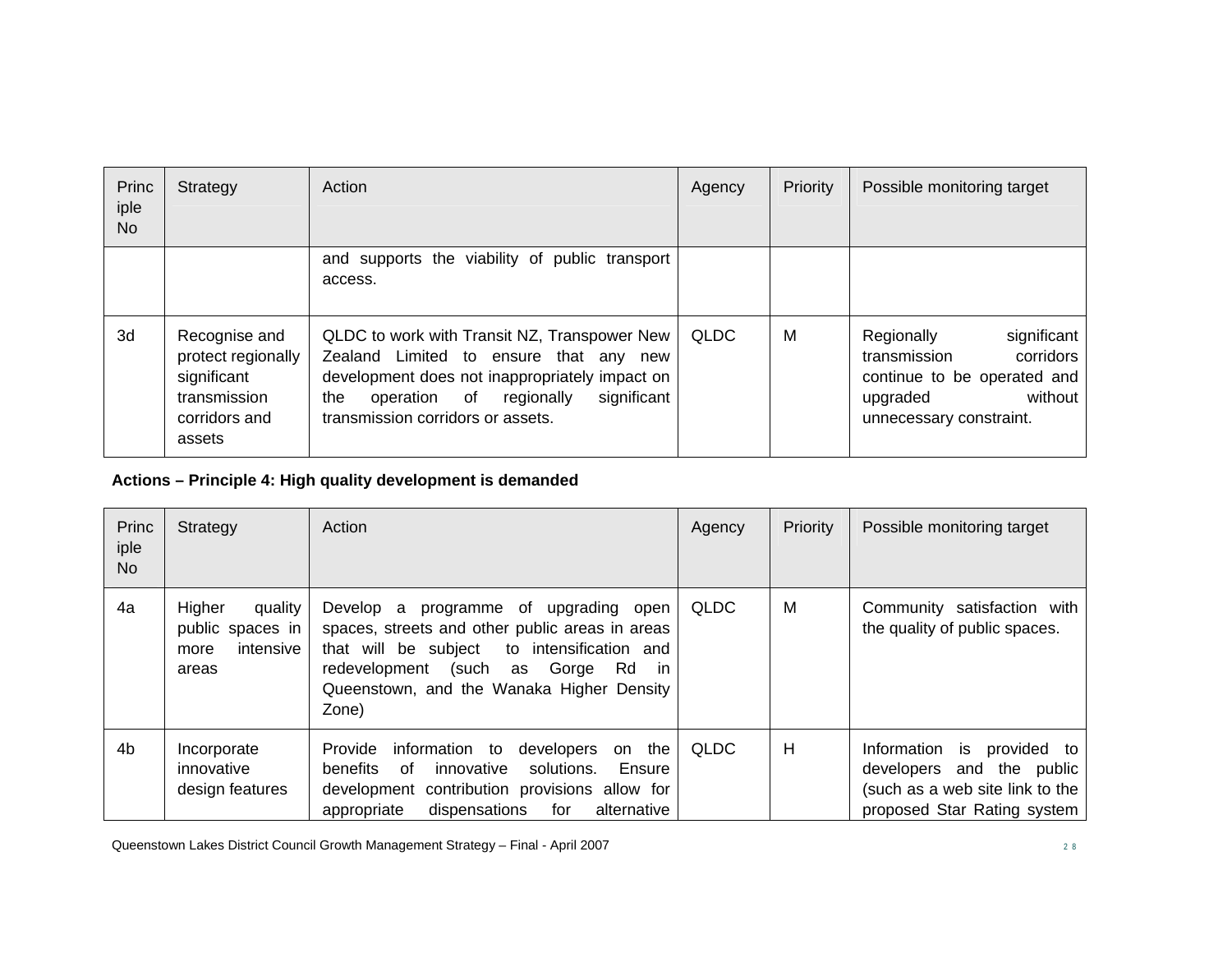| Princ<br>iple<br>N <sub>o</sub> | Strategy                                                   | Action                                                                                                                                                                                | Agency              | Priority | Possible monitoring target                                                                                            |
|---------------------------------|------------------------------------------------------------|---------------------------------------------------------------------------------------------------------------------------------------------------------------------------------------|---------------------|----------|-----------------------------------------------------------------------------------------------------------------------|
|                                 |                                                            | solutions.                                                                                                                                                                            |                     |          | be developed by Green<br>to<br><b>Building Council)</b>                                                               |
| 4c                              | Water quality                                              | Investigate and encourage the use of on-site<br>techniques<br>(bio-<br>stormwater<br>management<br>retention, water re use, swales, permeable<br>paving).                             | QLDC,<br><b>ORC</b> | М        | Water quality in the lakes and<br>rivers of<br>the<br>district<br><b>is</b><br>improved                               |
| 4d<br>4e                        | Development<br>high<br>supports<br>quality<br>environments | Complete Plan Change 10 (as it relates to<br>improving design outcomes) and review and<br>monitor outcomes.                                                                           | <b>QLDC</b>         | H        | Plan Change<br>10 <sup>°</sup><br>is made<br>operative                                                                |
| 4f<br>4g                        | quality<br>Good<br>design                                  | Support good urban design through use of<br>panels, guidelines and criteria that help to<br>identify and define the appropriate design<br>qualities of subdivisions and developments. | <b>QLDC</b>         | M        | standards<br>Design<br>increase<br>over time, as measured by<br>consistency with published<br>urban design guidelines |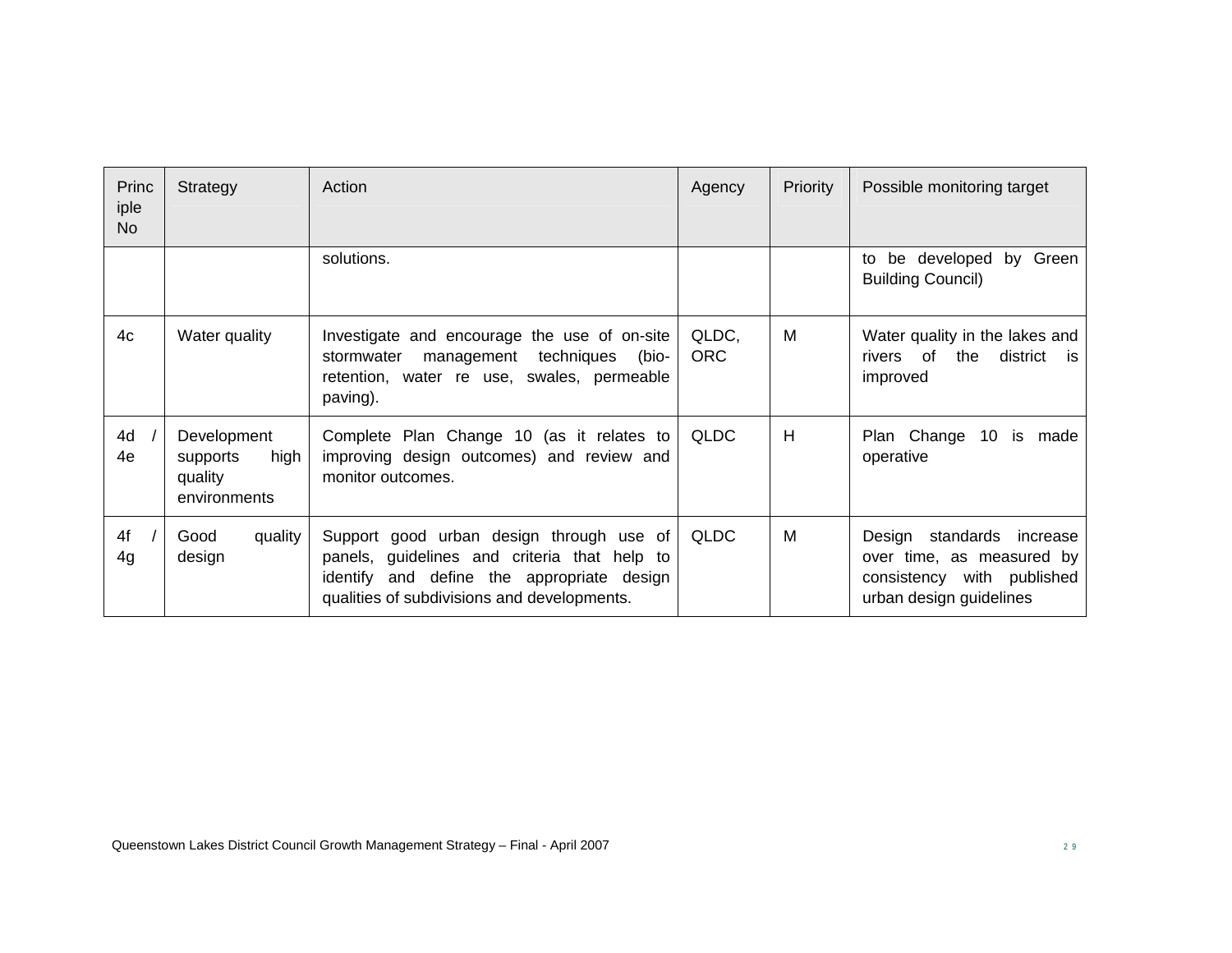#### **Actions – Principle 5: The costs of development are made transparent, and economic signals encourage positive outcomes and discourage adverse effects**

| Princ<br>iple<br><b>No</b> | Strategy                                                                          | Action                                                                                                                                                                                                                                                                                                                                                 | Agency      | Priority           | Possible monitoring target                                                           |
|----------------------------|-----------------------------------------------------------------------------------|--------------------------------------------------------------------------------------------------------------------------------------------------------------------------------------------------------------------------------------------------------------------------------------------------------------------------------------------------------|-------------|--------------------|--------------------------------------------------------------------------------------|
| 5a                         | Development<br>contributions<br>to<br>fund<br>help<br>infrastructure<br>provision | Continue to implement, update and review the<br>development contributions system so that it<br>accurately reflects the costs of development.                                                                                                                                                                                                           | <b>QLDC</b> | $On-$<br>going     | % of capital budget funded by<br>development<br>contributions.<br>(To be determined) |
| 5 <sub>b</sub>             | <b>Targeted rates</b>                                                             | Continue to use targeted rates as a way of<br>ensuring that the costs of particular activities in<br>relevant localities are met by the activity<br>generating these costs.                                                                                                                                                                            | <b>QLDC</b> | <b>On</b><br>going | % of capital budget funded<br>through targeted rates. (To be<br>determined)          |
| 5 <sub>c</sub>             | Economic tools                                                                    | Link up with other Councils using Transferable<br>Development Rights to help protect rural land<br>(e.g. Rodney district) and explore the feasibility<br>of using similar techniques.<br>Investigate other funding mechanisms that can<br>be used to buy and protect areas of open rural<br>land for long term protection, such as a targeted<br>rate. | <b>QLDC</b> | M                  | Host a summit on economic<br>tools for growth management                             |

Queenstown Lakes District Council Growth Management Strategy – Final - April 2007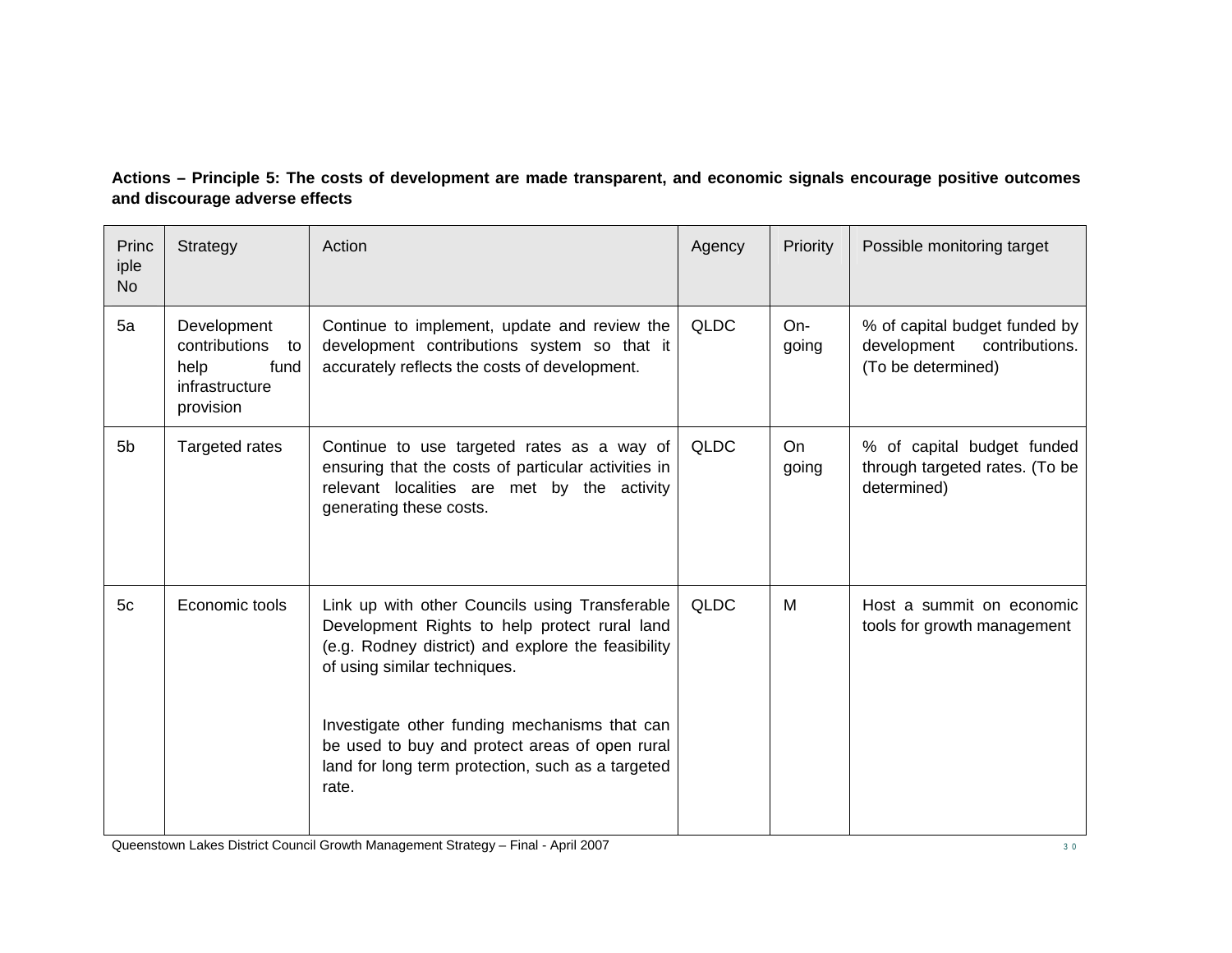| Princ<br>iple<br><b>No</b> | Strategy                                                                                                                              | Action                                                                                                                                                                                                                                | Agency      | Priority | Possible monitoring target                                                                                                        |
|----------------------------|---------------------------------------------------------------------------------------------------------------------------------------|---------------------------------------------------------------------------------------------------------------------------------------------------------------------------------------------------------------------------------------|-------------|----------|-----------------------------------------------------------------------------------------------------------------------------------|
| 5d to<br>5f                | Make road users<br>more<br>pay<br>-in<br>order<br>to<br>encourage<br>modal shift and<br>support<br>development of<br>public transport | This action can be implemented through the<br>Future Link study and related projects.                                                                                                                                                 | <b>QLDC</b> | H        | 30%<br>of<br>work<br>trips<br>to<br>and<br>Queenstown<br>Frankton<br>CBDs are by foot, bike or bus<br>by 2011. In 2001 it was 20% |
| 5g                         | Capture part of<br>the value uplift<br>associated<br>with<br>re zoning                                                                | through LGNZ and<br>Advocate<br>any<br>other<br>appropriate channels for a wider set of financial<br>tools such as the ability for the community to<br>capture part of the value uplift associated with<br>up zoning.                 | <b>QLDC</b> | M        | LGNZ adopt the issue as part<br>review<br>of<br>of<br>a<br>local<br>government financing                                          |
| 5h                         | <b>Incentives</b>                                                                                                                     | Incorporate incentive-based approaches into the<br>District Plan relating to the provision of<br>affordable housing in appropriate locations (such<br>as appropriate parts of the High Density<br>Residential zone).                  | <b>QLDC</b> | M        | Incentive-based<br>approaches<br>are incorporated                                                                                 |
| 5i                         | purchase<br>Land<br>tool to<br>a<br>as<br>preserve amenity<br>for<br>the<br>community                                                 | To purchase land or property where necessary<br>in order to protect amenity values for the<br>community.<br>To ensure the ongoing protection of the amenity<br>values of land/property purchased by the Council<br>through covenants. | <b>QLDC</b> | M        | Community satisfaction with<br>heritage<br>landscape<br>and<br>protection                                                         |

Queenstown Lakes District Council Growth Management Strategy – Final - April 2007 31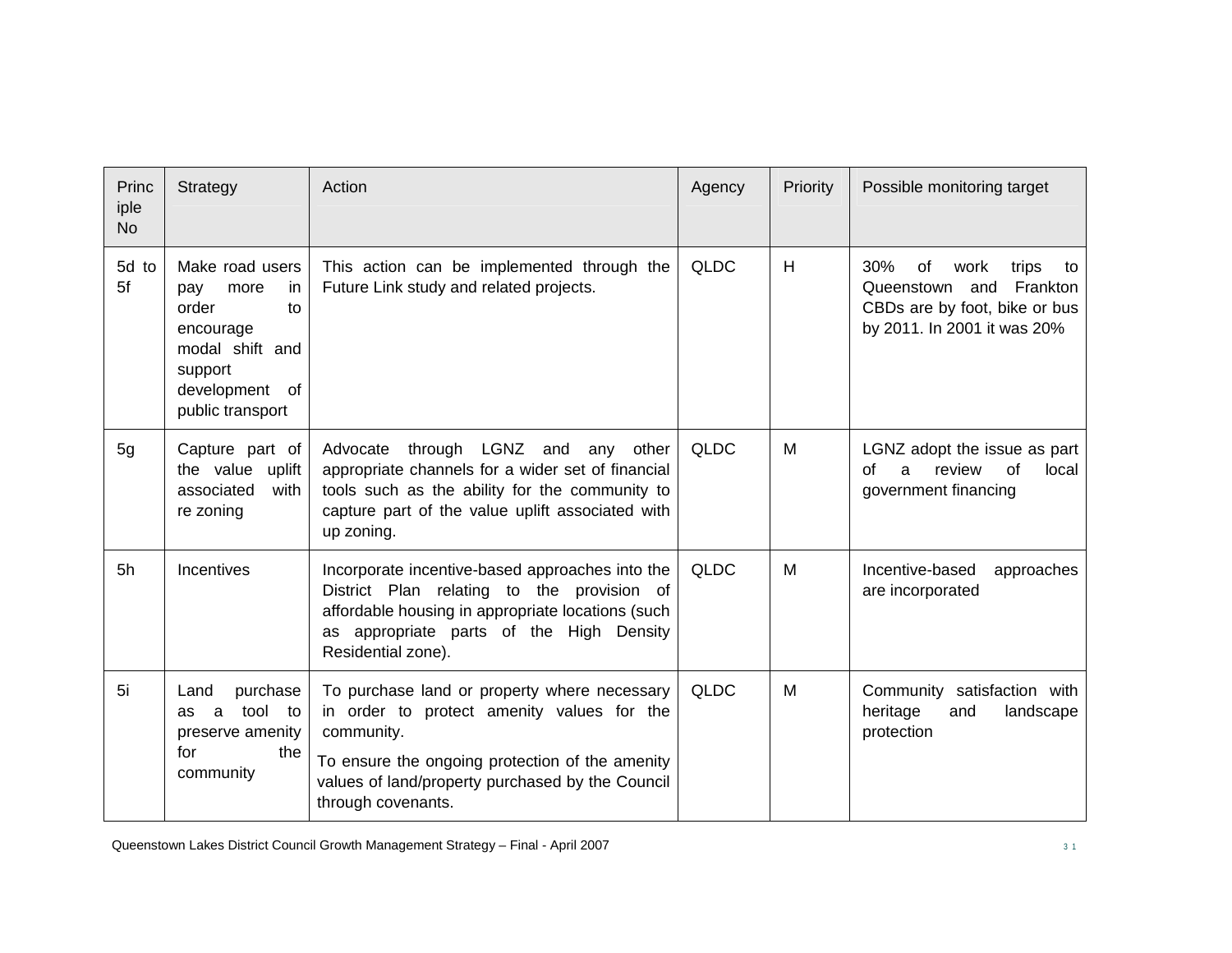| Princ<br>iple<br><b>No</b> | Strategy                                                  | Action                                                                                                                                                                                                                                                                                                                                  | Agency                       | Priority | Possible monitoring target                                                               |
|----------------------------|-----------------------------------------------------------|-----------------------------------------------------------------------------------------------------------------------------------------------------------------------------------------------------------------------------------------------------------------------------------------------------------------------------------------|------------------------------|----------|------------------------------------------------------------------------------------------|
| 6a<br>6 <sub>b</sub>       | Improved<br>Information<br>bases<br>and<br>analysis tools | Continue<br>build-up<br>Council's<br>in-house<br>to<br>resources and capabilities in terms of:<br>Residential capacities and take-up rates<br>$\bullet$<br>Employment capacities and take-up rates<br>Land demands, especially for employment<br>and community activities<br>Impact assessment (environmental, social<br>and economic). | <b>QLDC</b>                  | М        | house<br>In.<br>resource<br>and<br>capacity increased                                    |
| 6c                         | Regular updates<br>forums<br>on.<br>growth                | Investigate and set up a mechanism to help<br>generate more informed community debate<br>about growth pressures, trends and responses,<br>for example working in with the High Schools<br>and individual communities.                                                                                                                   | <b>QLDC</b>                  | H        | an annual forum on<br>Hold<br>development<br>trends.<br>pressures and responses          |
| 6d<br>6e                   | Regional<br>approach                                      | Enter into more regular dialogue with the<br>Regional Council about urban growth issues.<br>Work with the Regional Council on a southern<br>lakes regional settlement strategy (e.g. QLDC,<br>Central Otago, Southland).                                                                                                                | QLDC,<br>CODC,<br><b>ORC</b> | M        | Host a summit on growth<br>management in the Otago<br>Region                             |
| 6f                         | Stronger<br>planning<br>legislation                       | Advocate through LGNZ for more effective<br>planning laws that can better cope with areas<br>under extreme growth pressures, as the                                                                                                                                                                                                     | <b>QLDC</b>                  | M        | Government<br>Central<br>acknowledges<br>the<br>special<br>circumstances of the District |

# **Actions – Principle 6: Integrated planning**

Queenstown Lakes District Council Growth Management Strategy – Final - April 2007 32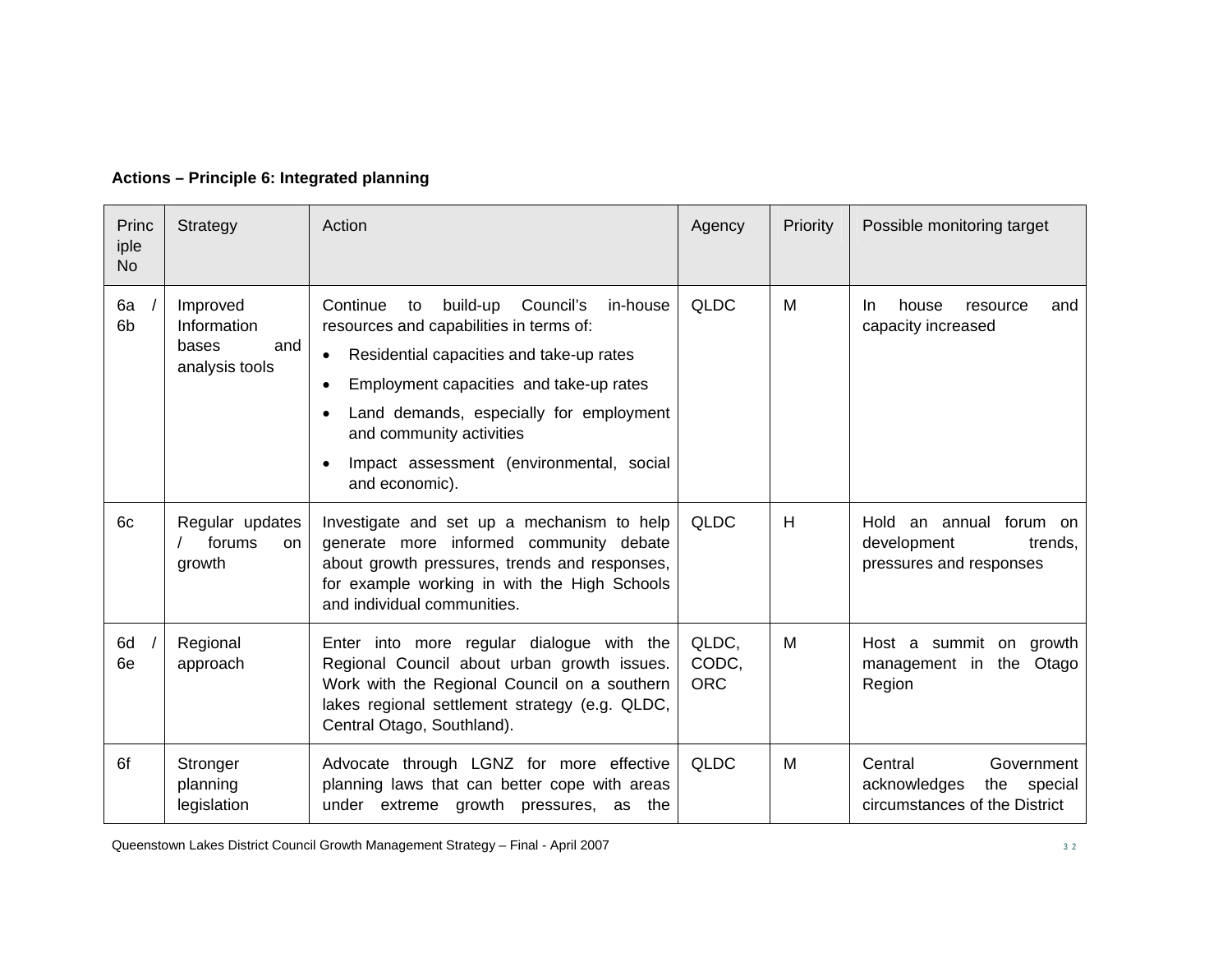| Princ<br>iple<br><b>No</b> | Strategy                            | Action                                                                                                                                                                  | Agency | Priority | Possible monitoring target                         |
|----------------------------|-------------------------------------|-------------------------------------------------------------------------------------------------------------------------------------------------------------------------|--------|----------|----------------------------------------------------|
|                            |                                     | Auckland Region successfully achieved with the<br>LG AAA.                                                                                                               |        |          |                                                    |
| 6g<br>6h                   | Integrated<br>planning<br>processes | Review the processes used to develop 20/20<br>Community Plans prior to preparing new plans in<br>2010/11.                                                               | QLDC   | M        | Set out a process to review<br>20/20 plans by 2010 |
|                            |                                     | Continue to use Structure Plan processes, and<br>progressively expand their focus to more fully<br>integrate land use, community, infrastructure<br>and funding issues. |        |          |                                                    |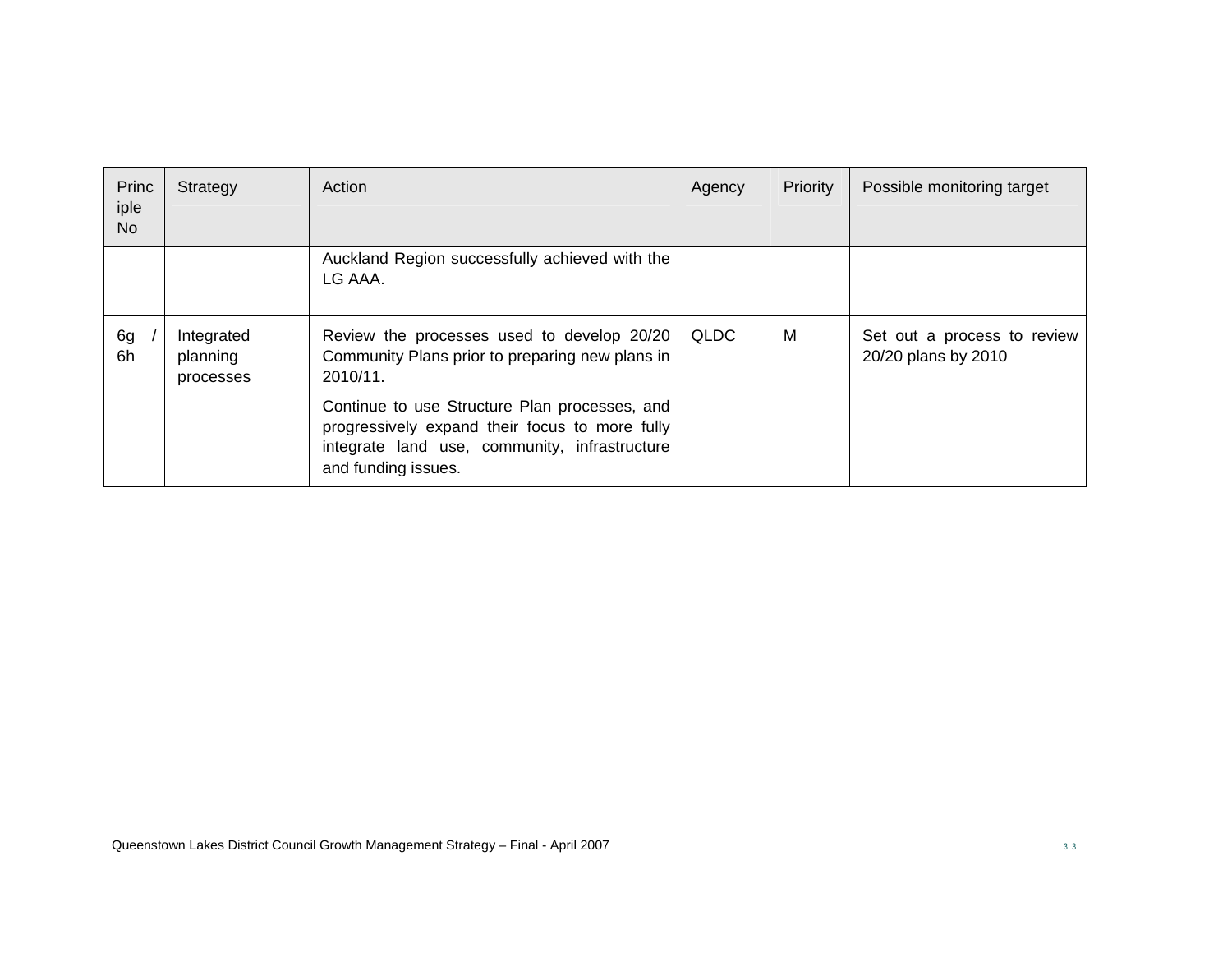# **Appendix One: No growth / slow growth**

Many people, when looking at the growth pressures that the District face, and the resources which it has to manage, think that the only long term solution is to slow growth down and possibly even stop it at some point. Many people feel that the environment has a carrying capacity, which when breached, will mean a downward spiral to the quality of the area. It is never possible to say exactly what the carry capacity is, and usually people feel that it will be reached with "a bit more" development.

There are many examples of resort towns where growth, left unchecked, has ultimately undermined the very qualities that made the place desirable in the first place. The Council does not wish to replicate that experience, but neither does it wish to replicate growth management plans that have sought to stop growth through growth moratoriums or growth caps. These policies have lead to very unbalanced resorts towns. Land prices spiral out of control seeing poorer people and visitors excluded, while growth pressures get pushed onto other communities. Often pressures build and growth caps are removed or somehow gotten around, leaving the community with no real plans as to how to manage the growth that then floods in.

In a review of tools to slow or limit growth\*, it was noted that in New Zealand (in contrast to other countries) the Resource Management Act does not support a "no growth" approach. Even if it did, by itself it was unlikely that it would be able to stop growth completely. A range of regulatory and economic tools are needed to manage growth, and this strategy recognises this.

*\*Tools and techniques for slowing or limiting growth. A discussion paper prepared for Queenstown Lakes District Council. Hill Young Cooper Ltd, September 2003. This report is available on the Council's web site.*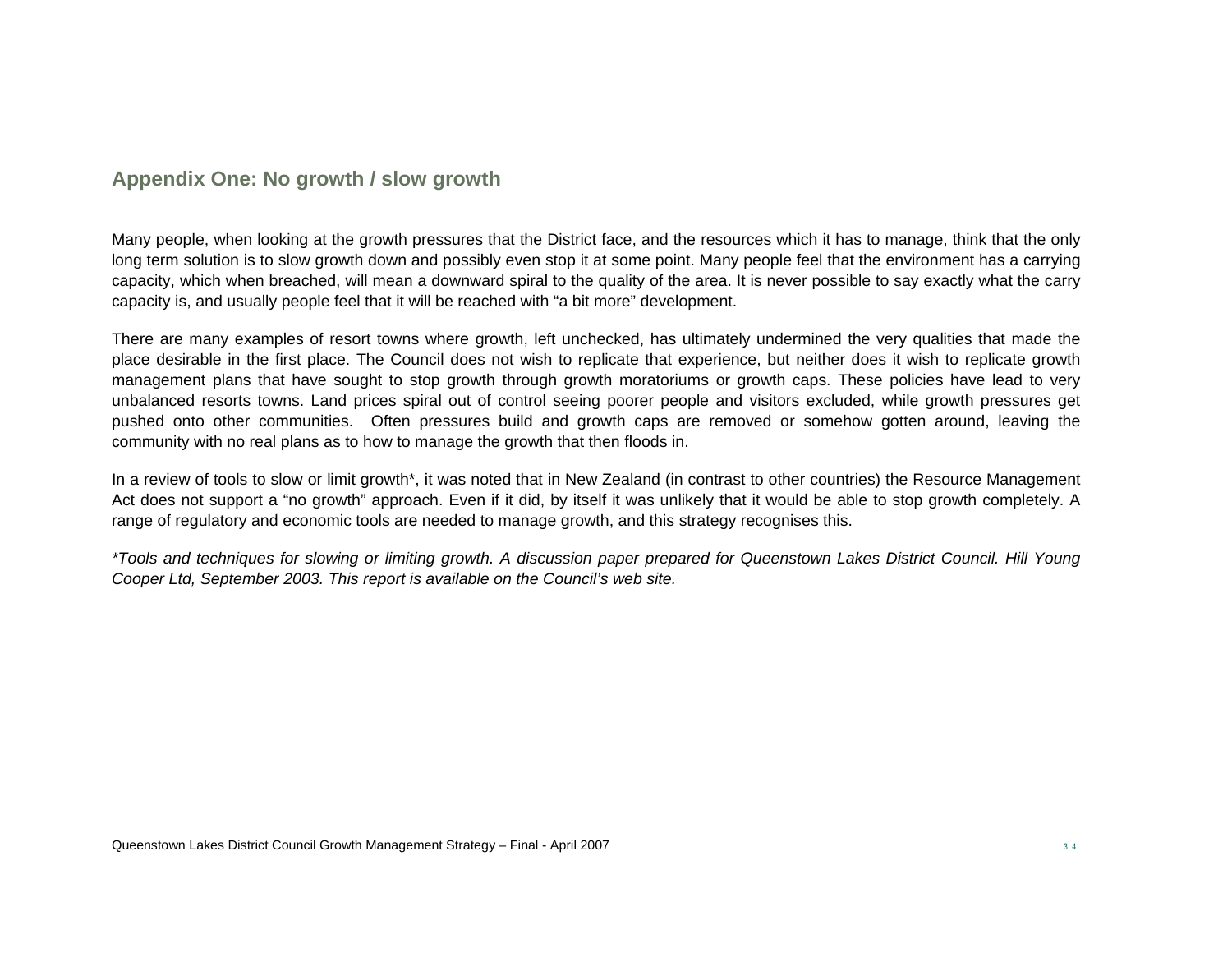# **Appendix Two: Economic Tools**

New Zealand has some experience in the use of non-regulatory tools to control growth. Increasingly new transport investments have to consider their effect on land use patterns and some Councils have used transferable development rights as a growth management tool.

Existing financial tools like Development Contributions and Targeted Rates under the Local Government Act have a focus on recovering the cost of services and can't be used to shape growth. Financial contributions can be levied under the Resource Management Act to help compensate for the adverse impacts of development. These tools are still largely reactive, being focused on addressing demand for services, not where growth is located.

Many countries are able to capture part of the value uplift associated with the development of new areas, or where planning allows development to provide higher order land uses. Capturing part of this uplift would help to fund services that create incentives for the right type of development. It is also often possible to receive a range of tax breaks for the right type of development.

Other economic incentives to protect and/or develop land may involve:

- Transferable development rights (unused rights allowed by zoning to develop an area can be sold to another party allowing them to add more development, and in return, land from the donor area is protected). For example this approach is used in Rodney District to help protect rural land, and by Auckland City to help protect heritage buildings.
- Development bonus provisions, where extra development rights are available for the right type of development. These are often used in commercial areas, where extra floor space can be built in return for public plazas and through site links, but the idea could be extended
- Public investment in an area making it more attractive and accessible, which will help to spark market demand in an area.

These types of tools need to be used in the Queenstown Lakes District area, given the growth pressures which it faces.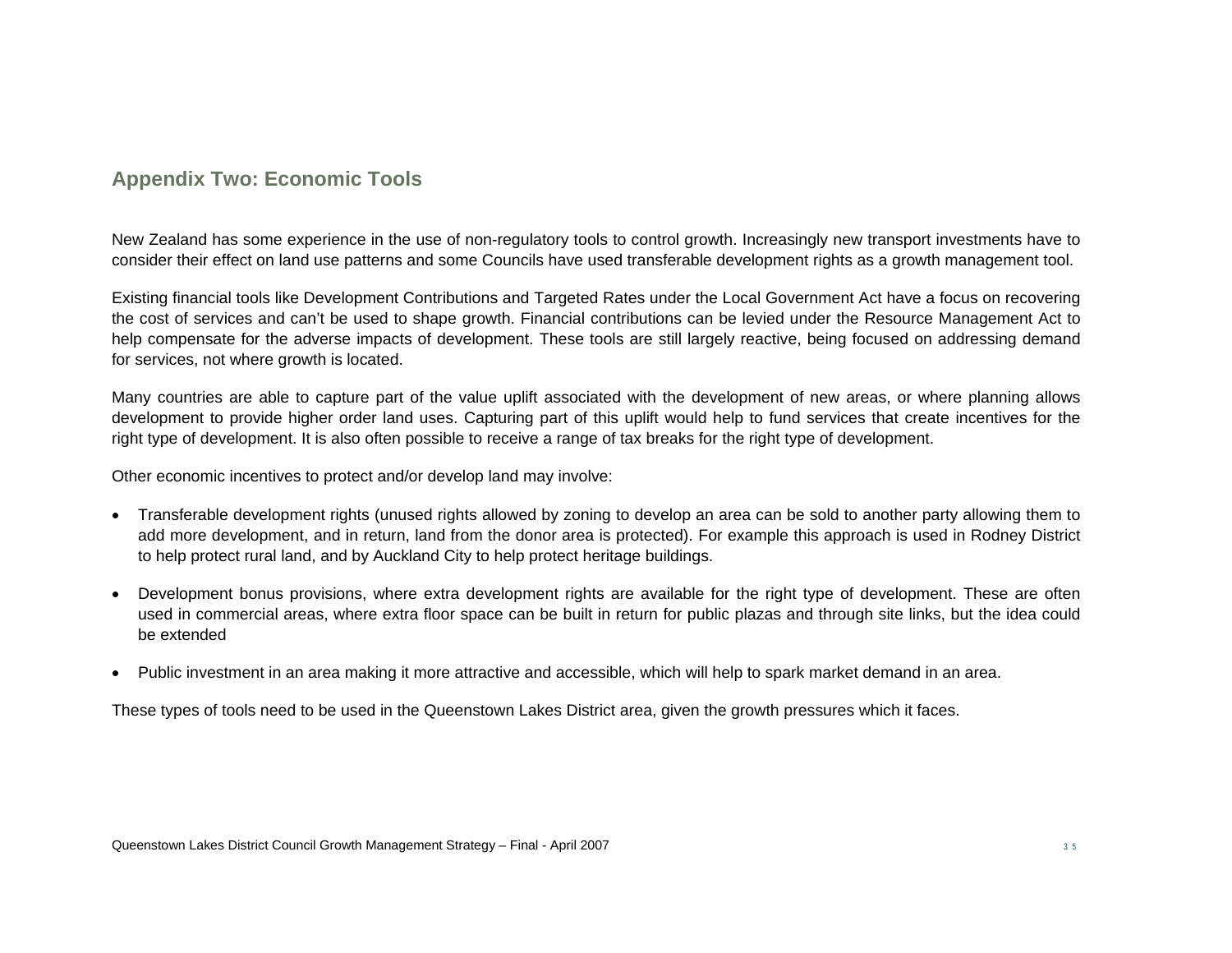# **Appendix Three: Relevant plans and documents**

The following plans and documents should be referred to for further information:

- Wanaka 2020 (2002)
- Draft Wanaka Structure Plan (2004)
- Tomorrow's Queenstown (2002)
- Growth Options Study (2004)
- HOPE Strategy (2005)
- Future Link (2005)
- District Plan CCP (2006-09)
- Commercial Land Needs Queenstown Lakes District (2006)
- Long Term Council Community Plan (2006)
- Coneburn Area Resource Study (2002)

Related budgeted/uncompleted projects:

- Final Wanaka Structure Plan
- Economic Strategy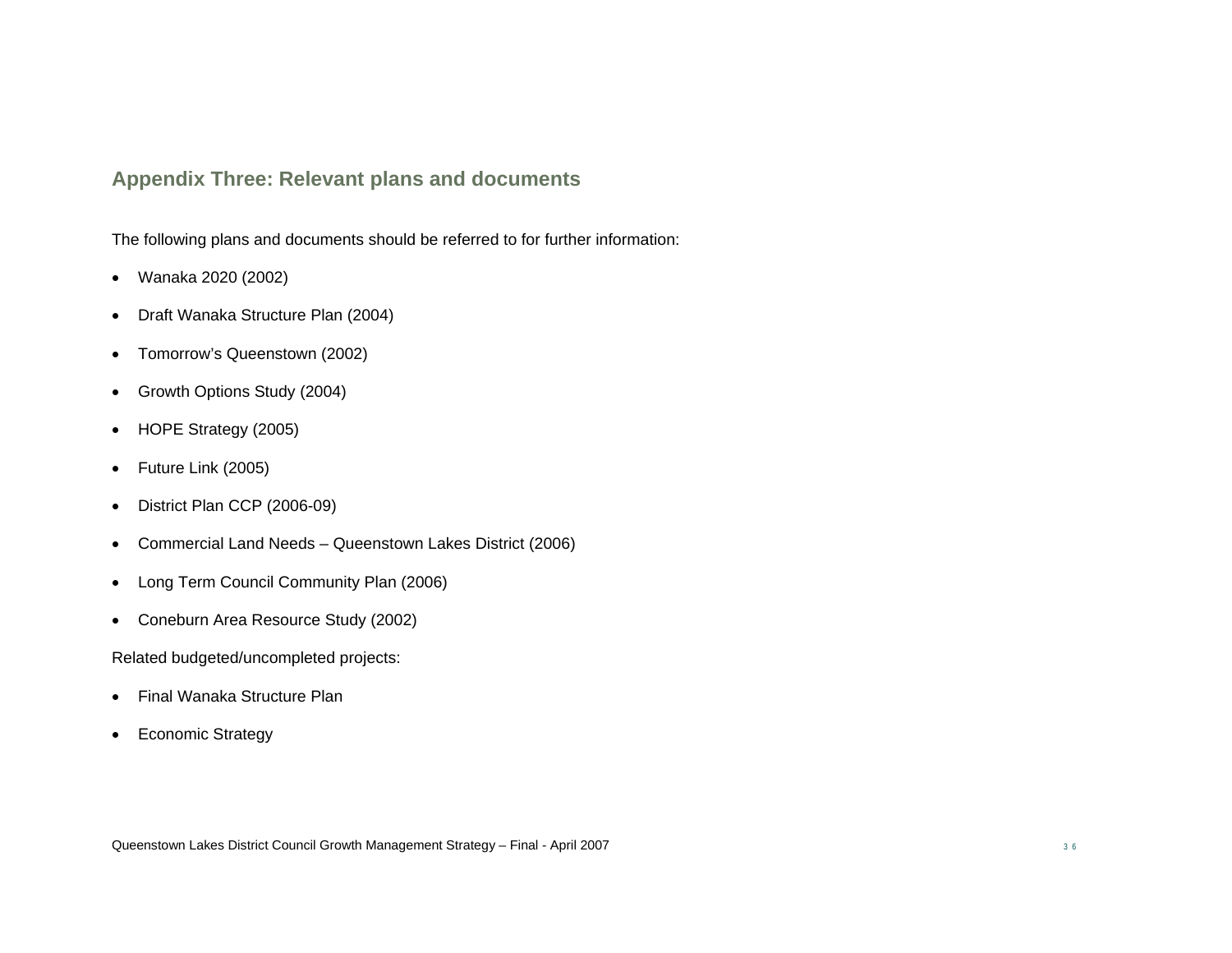# **Appendix Four: Urban Growth Boundaries**

The following plans show the Queenstown and Wanaka Urban Growth Boundaries as defined in the Tomorrow's Queenstown (2002) document and the draft Wanaka Structure Plan. It is noted that the Wanaka Structure Plan is currently being finalised and the urban growth boundary may be revised as a result of this process.

Growth Concept – Long Term Growth Boundary (Tomorrow's Queenstown 2002)